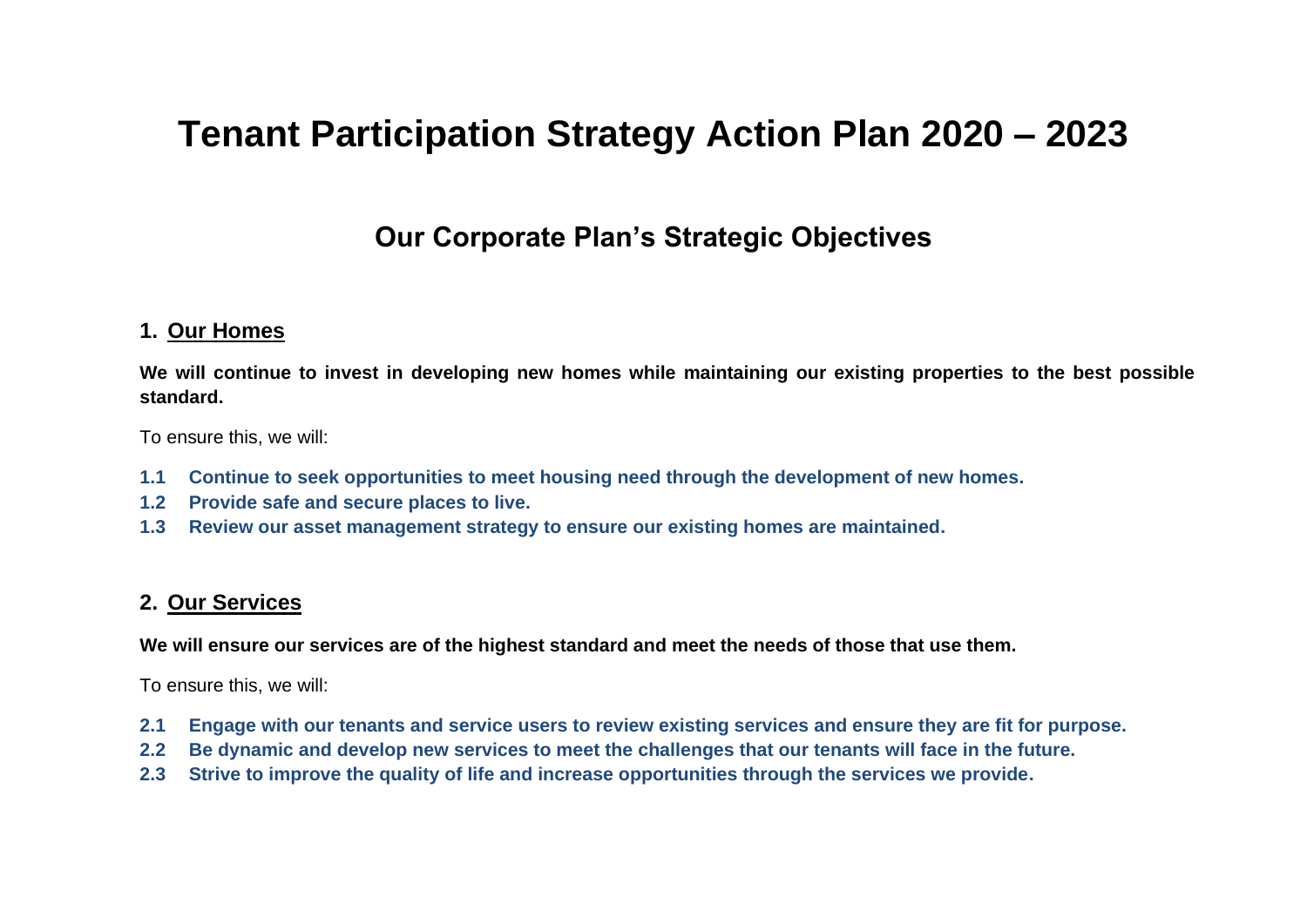### **3. Our People**

**We will invest in developing the professionalism of our staff and empowering them to make a difference. We will continue to ensure our Board has the skills necessary to serve its purpose.** 

To ensure this, we will:

- **3.1 Provide staff resources to meet the current and future needs of the Association.**
- **3.2 Develop a culture where staff and board will feel empowered and have the courage and skills to lead.**
- **3.3 Provide our staff and board suitable facilities to enable them to do their job.**
- **3.4 Ensure our governance and human resources processes are continually reviewed and conform with best practice**

### **4. Our Tenants & Communities**

**We will meaningfully engage with our tenants, community and statutory partners to facilitate strong social inclusion and responsibility. We will continue to invest in activities that make our communities safer and more vibrant and improve opportunities for residents.** 

To ensure this, we will:

- **4.1 Review our Tenant Participation Strategy and provide tenants with a menu of options to give them the opportunity to engage with us.**
- **4.2 Work in partnership with individuals, community and voluntary organisations and statutory agencies to improve community safety.**
- **4.3 Continue to invest in and support organisations and activities that improve the quality of life and create opportunities for residents.**
- **4.4 Positively promote the communities where we work.**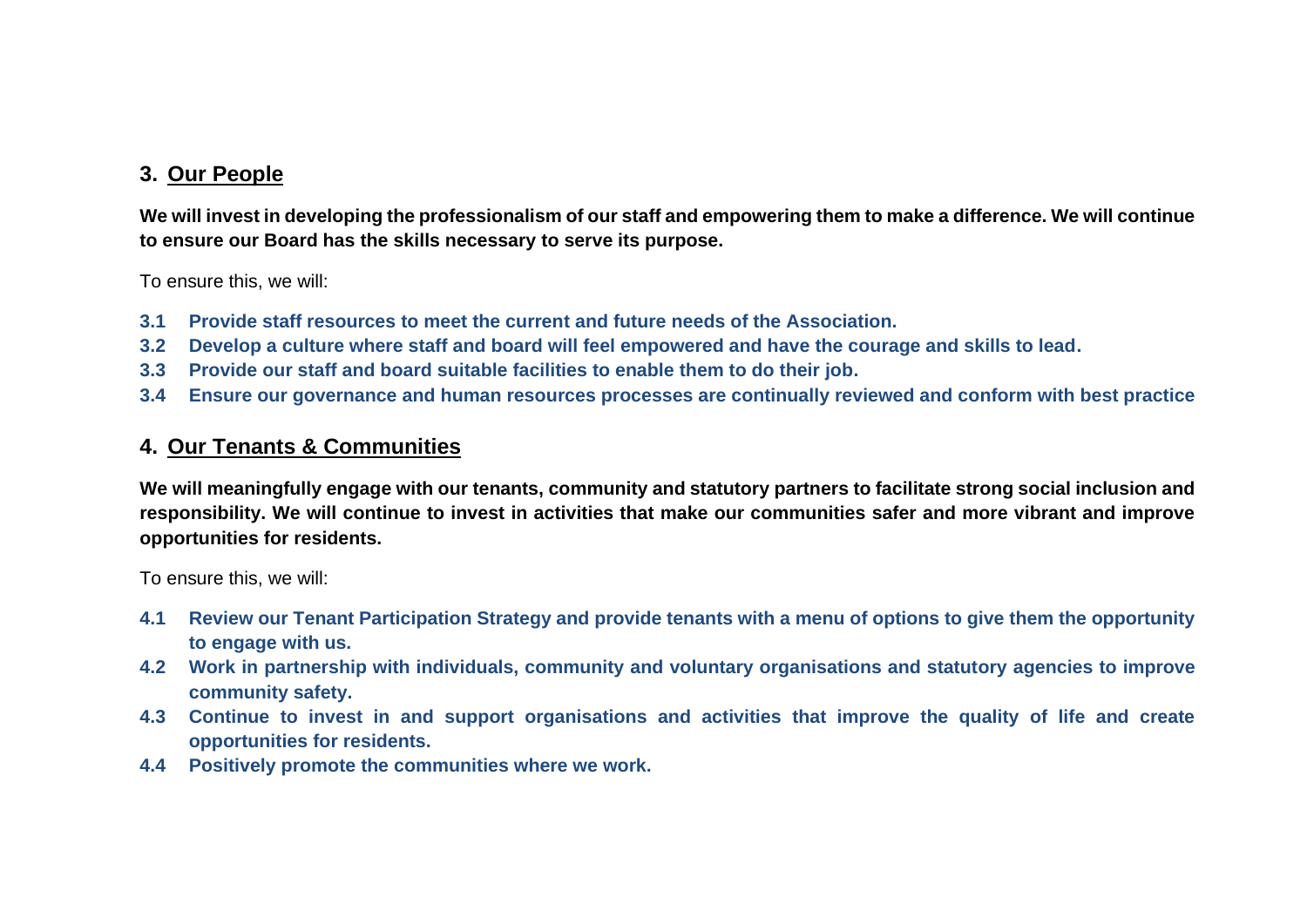#### **5. Our Finances**

**We will continue to ensure our financial viability through good financial management and deliver value for money.**

To ensure this, we will:

- **5.1 Ensure that sources of funding are available when required.**
- **5.2 Robustly test our short, medium and long-term plans to ensure financial viability.**
- **5.3 Imbed the principle of value for money into the decision-making process.**
- **5.4 To monitor the affordability of the homes we provide.**
- **5.5 Continue to contribute to the financial strength of the Apex Group.**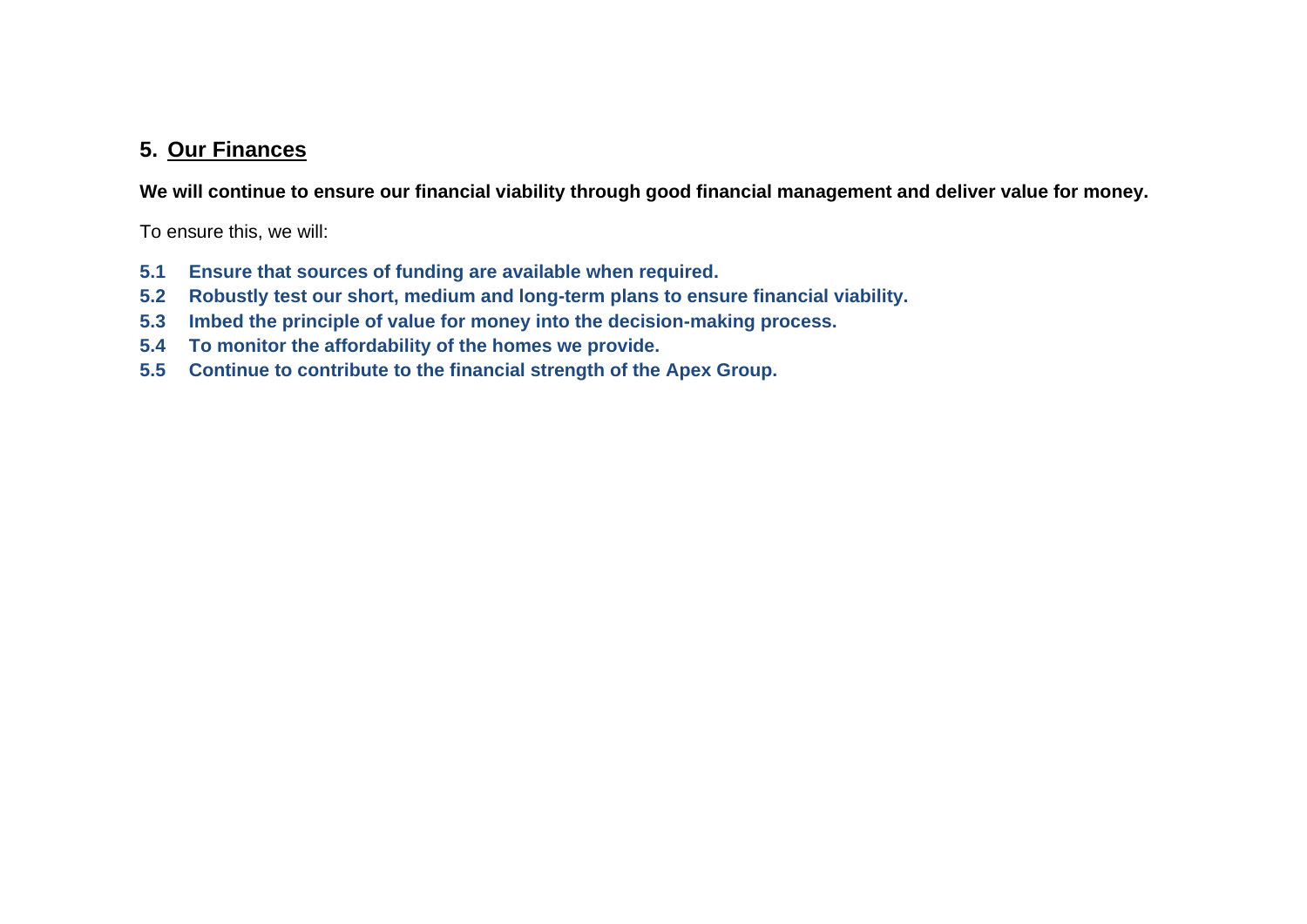# **How will our Tenant Participation Strategy complement, support and ensure the delivery of Corporate Plan's Strategic Objectives?**

#### **1. Our Homes**

#### **1.2 Provide safe and secure places to live.**

| <b>Objective</b>              | How we will do it                | <b>Timescales</b>       | <b>Leads</b>                   | <b>Monitoring/Outcomes</b> |
|-------------------------------|----------------------------------|-------------------------|--------------------------------|----------------------------|
|                               |                                  | $(Y.1 2020 - Y.3 2023)$ |                                |                            |
| We will continue to work      | We will continue<br>$\bullet$    | Throughout the lifetime | $\triangleright$ SMT/All Staff |                            |
| with our community            | to dedicate                      | of the TPS              |                                |                            |
| partners to develop and       | resources to                     |                         |                                |                            |
| support initiatives and       | attend multi-                    |                         |                                |                            |
| partnerships which            | agency                           |                         |                                |                            |
| enhance and strengthen        | partnerships                     |                         |                                |                            |
| communities (i.e.             | meetings made                    |                         |                                |                            |
| <b>Community Planning,</b>    | up of residents,                 |                         |                                |                            |
| <b>Community Safety, Good</b> | Statutory                        |                         |                                |                            |
| Relations, etc.).             | Agencies,                        |                         |                                |                            |
|                               | Community &                      |                         |                                |                            |
|                               | Voluntary sector,                |                         |                                |                            |
|                               | etc.                             |                         |                                |                            |
|                               |                                  |                         |                                |                            |
|                               | We will continue<br>$\mathbf{A}$ |                         |                                |                            |
|                               | to develop new                   |                         |                                |                            |
|                               | partnerships or                  |                         |                                |                            |
|                               | attend working                   |                         |                                |                            |
|                               | groups.                          |                         |                                |                            |
|                               |                                  |                         |                                |                            |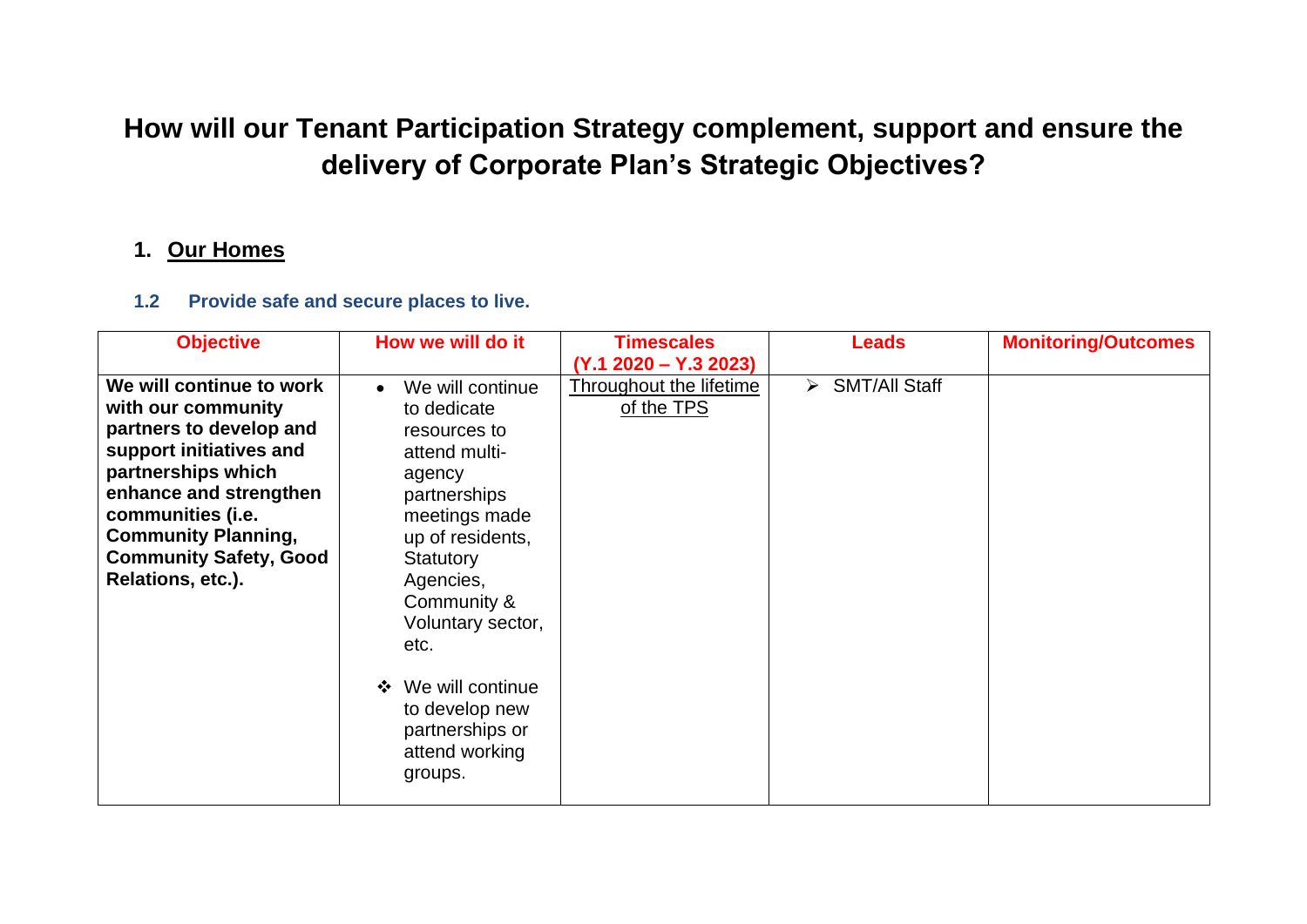| ❖ We will promote<br>internal and<br>external funding<br>opportunities<br>which arise. |  |  |
|----------------------------------------------------------------------------------------|--|--|
|                                                                                        |  |  |

# **2. Our Services**

### **2.1 Engage with our tenants and service users to review existing services and ensure they are fit for purpose.**

| <b>Objective</b>                                                                                                                  | How we will do it                                                                                                                | <b>Timescales</b><br>$(Y.1 2020 - Y.3 2023)$ | <b>Leads</b>                                                             | <b>Monitoring/Outcomes</b> |
|-----------------------------------------------------------------------------------------------------------------------------------|----------------------------------------------------------------------------------------------------------------------------------|----------------------------------------------|--------------------------------------------------------------------------|----------------------------|
| We will continuously<br>develop ways of<br>improving<br>communication and<br>information to meet the<br>needs of all our tenants. | Review and<br>improve the<br>content on our<br>website.<br>❖ Publish relevant<br>and relatable<br>articles on a timely<br>basis. | <b>Throughout the lifetime</b><br>of the TPS | $\triangleright$ SMT/Community<br>Engagement<br><b>Officer/All Staff</b> |                            |

| <b>Objective</b>                                                                             | How we will do it                                  | <b>Timescales</b><br>$(Y.1 2020 - Y.3 2023)$ | <b>Leads</b>                                                   | <b>Monitoring/Outcomes</b> |
|----------------------------------------------------------------------------------------------|----------------------------------------------------|----------------------------------------------|----------------------------------------------------------------|----------------------------|
| <b>Provide relevant</b><br>information which<br>explains important<br>aspects of the housing | Provide this<br>information via<br>various formats | Throughout the lifetime<br>of the TPS        | <b>SMT/Community</b><br>Engagement<br><b>Officer/All Staff</b> |                            |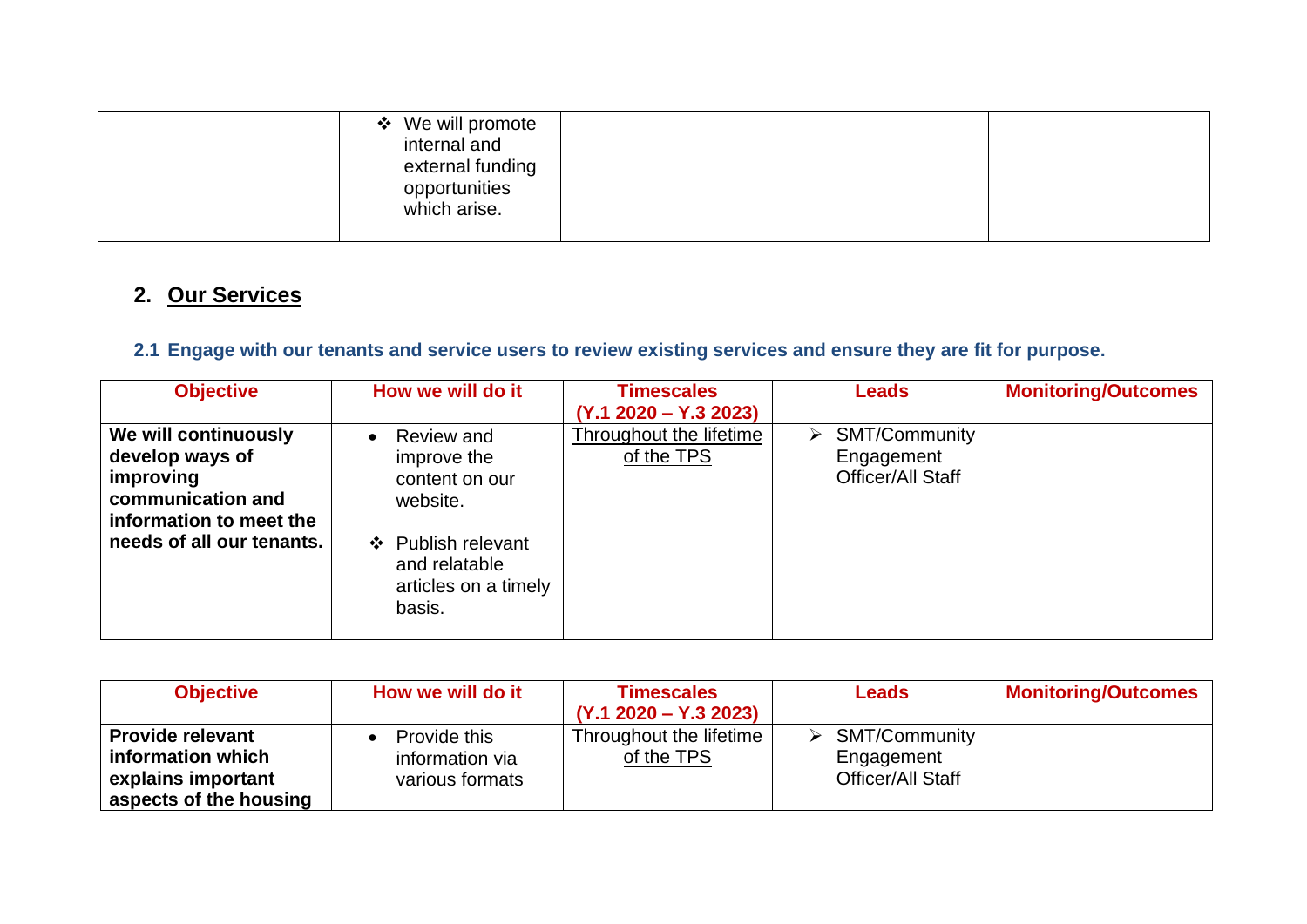| services and provide    | (i.e. Tenant Forum                |  |  |
|-------------------------|-----------------------------------|--|--|
|                         |                                   |  |  |
| information in a timely | briefing papers,                  |  |  |
| manner to tenants       | meetings, website,                |  |  |
| about what is           | Facebook, annual                  |  |  |
| happening within local  | reports,                          |  |  |
| areas.                  | newsletters, etc.                 |  |  |
|                         | All information                   |  |  |
|                         | provided will be                  |  |  |
|                         | clear, concise and                |  |  |
|                         | easy to read.                     |  |  |
|                         |                                   |  |  |
|                         |                                   |  |  |
|                         | All NHA staff and<br>$\mathbf{A}$ |  |  |
|                         | residents to be                   |  |  |
|                         | actively                          |  |  |
|                         | encouraged to                     |  |  |
|                         | produce articles for              |  |  |
|                         | website,                          |  |  |
|                         | newsletters, etc                  |  |  |
|                         | (i.e. consult with                |  |  |
|                         | tenants at various                |  |  |
|                         | Forums, meetings,                 |  |  |
|                         |                                   |  |  |
|                         | etc.). This                       |  |  |
|                         | consultation will                 |  |  |
|                         | dictate the                       |  |  |
|                         | contents which is                 |  |  |
|                         | relevant and up to                |  |  |
|                         | date.                             |  |  |
|                         |                                   |  |  |
|                         | This information                  |  |  |
|                         | will be included on               |  |  |
|                         | the website and                   |  |  |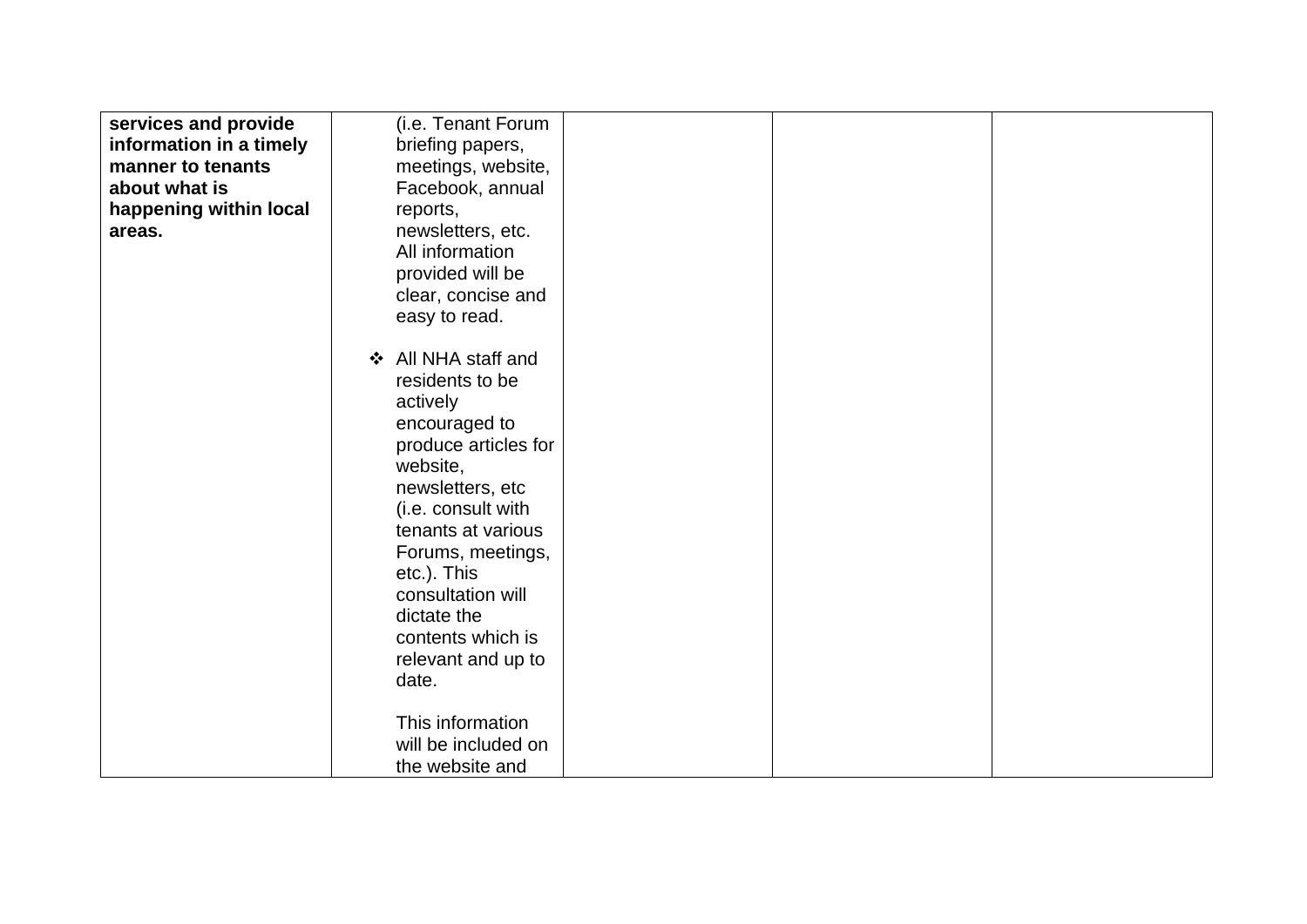|                                                                                                                                                                                               | will be easy to<br>read and navigate.<br>❖ We will regularly<br>inform tenants<br>about our housing<br>capital investment<br>programme, which<br>we aim to<br>undertake along<br>with our<br>performance in<br>meeting set<br>targets & KPI's. |                    |                                                                                         |  |
|-----------------------------------------------------------------------------------------------------------------------------------------------------------------------------------------------|------------------------------------------------------------------------------------------------------------------------------------------------------------------------------------------------------------------------------------------------|--------------------|-----------------------------------------------------------------------------------------|--|
| Undergo an<br>assessment to assist<br>us to identify whether<br>we as an organisation<br>involve residents<br>effectively and help us<br>highlight any<br>opportunities for us to<br>improve. | We are committed<br>to undertake<br>Supporting<br><b>Communities new</b><br>Accreditation<br>assessment.                                                                                                                                       | By end of Q.3 2020 | <b>SMT/Community</b><br>$\blacktriangleright$<br>Engagement<br><b>Officer/All Staff</b> |  |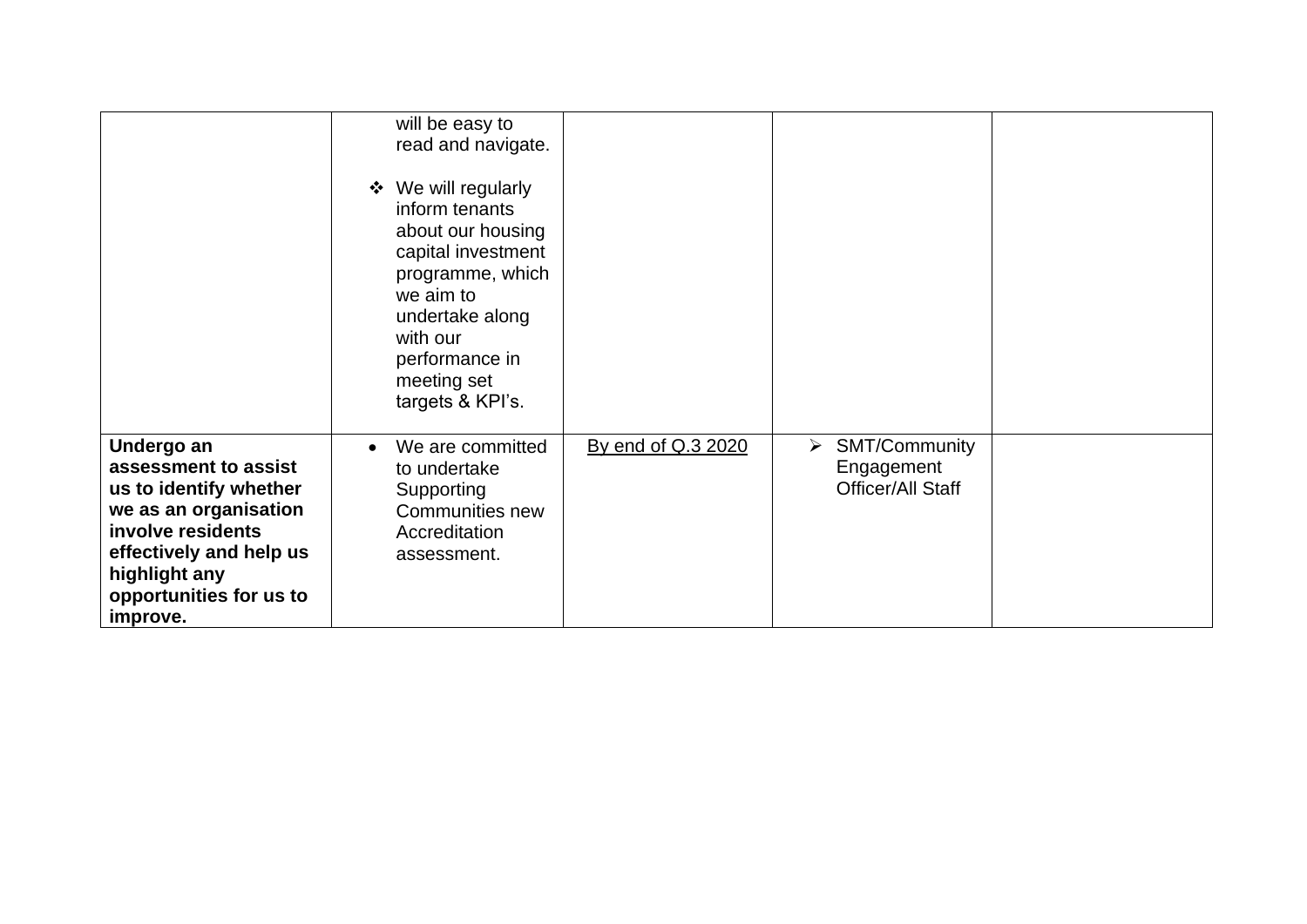| <b>Objective</b>                                                                               | How we will do it                                                                                                                                                                                                                                        | <b>Timescales</b><br>$(Y.1 2020 - Y.3 2023)$ | <b>Leads</b>                                                      | <b>Monitoring/Outcomes</b> |
|------------------------------------------------------------------------------------------------|----------------------------------------------------------------------------------------------------------------------------------------------------------------------------------------------------------------------------------------------------------|----------------------------------------------|-------------------------------------------------------------------|----------------------------|
| Use up to date digital<br>technology to provide<br>information and<br>services to our tenants. | Provide our<br>$\bullet$<br>tenants' and<br>residents'<br>associations with<br>information about<br>other sources of<br>funding: and<br>encourage<br>tenants' and<br>residents'<br>associations to<br>make the best use<br>of information<br>technology. | Throughout the lifetime<br>of the TPS        | $\triangleright$ SMT/Community<br>Engagement<br>Officer/All Staff |                            |

### **2.2 Be dynamic and develop new services to meet the challenges that our tenants will face in the future.**

| <b>Objective</b>                                                                                                             | How we will do it                                                                    | <b>Timescales</b>       | <b>Leads</b>                                                         | <b>Monitoring/Outcomes</b> |
|------------------------------------------------------------------------------------------------------------------------------|--------------------------------------------------------------------------------------|-------------------------|----------------------------------------------------------------------|----------------------------|
|                                                                                                                              |                                                                                      | $(Y.1 2020 - Y.3 2023)$ |                                                                      |                            |
| Appoint member(s) of<br><b>NHA's Tenant Forum</b><br>onto NHA's Board of<br><b>Management to ensure</b><br>tenants views and | Develop current<br>tenants with the<br>skills and capacity<br>to join NHA BOM.       | All by Q.4 2021         | $\triangleright$ BOM, SMT &<br>Comm.<br>Engagement<br><b>Officer</b> |                            |
| opinions are heard.                                                                                                          | $\div$ Ensure there is a<br>process in place to<br>meet DFC and<br>other legislative |                         |                                                                      |                            |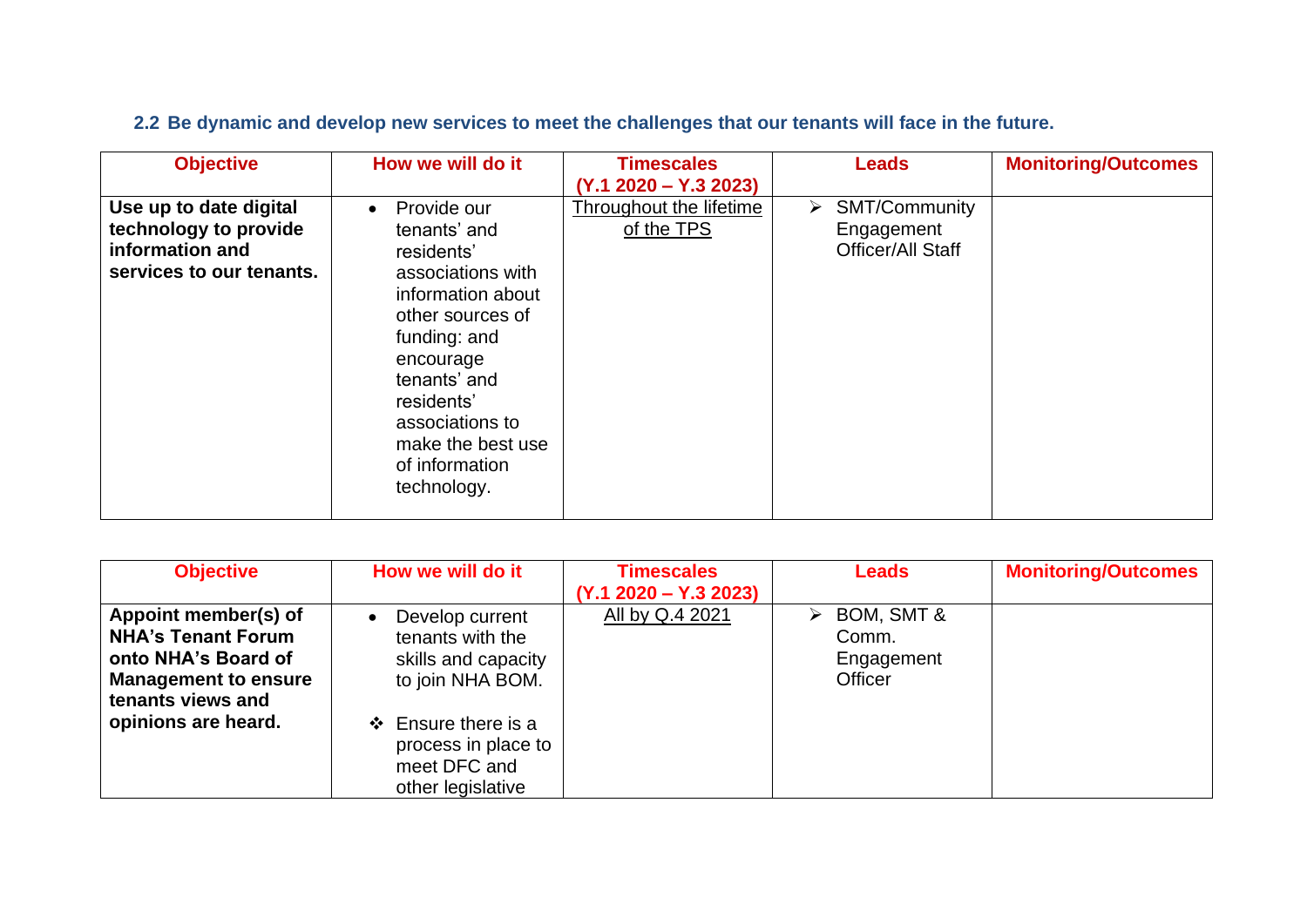| governance<br>requirements.                                                                             |  |
|---------------------------------------------------------------------------------------------------------|--|
| ❖ Source relevant<br>training to<br>encourage and<br>promote individual<br>tenant capacity<br>building. |  |
| ❖ Source and deliver<br>group training<br>events to support<br>and sustain the<br>Tenant Forum.         |  |

### **2.3 Strive to improve the quality of life and increase opportunities through the services we provide.**

| <b>Objective</b>              | How we will do it           | <b>Timescales</b>       | <b>Leads</b>                   | <b>Monitoring/Outcomes</b> |
|-------------------------------|-----------------------------|-------------------------|--------------------------------|----------------------------|
|                               |                             | $(Y.1 2020 - Y.3 2023)$ |                                |                            |
| <b>Tenants will know that</b> | NHA staff will<br>$\bullet$ | Throughout the lifetime | $\triangleright$ SMT/Community |                            |
| their opinions and            | monitor, consider           | of the TPS              | Engagement                     |                            |
| views have helped             | and act on                  |                         | <b>Officer/All Staff</b>       |                            |
| <b>Newington make</b>         | feedback which              |                         |                                |                            |
| changes to policies and       | will potentially            |                         |                                |                            |
| <b>services</b>               | raise operational           |                         |                                |                            |
|                               | standards (i.e. via         |                         |                                |                            |
|                               | survey feedback,            |                         |                                |                            |
|                               | mystery shopping            |                         |                                |                            |
|                               | evaluation,                 |                         |                                |                            |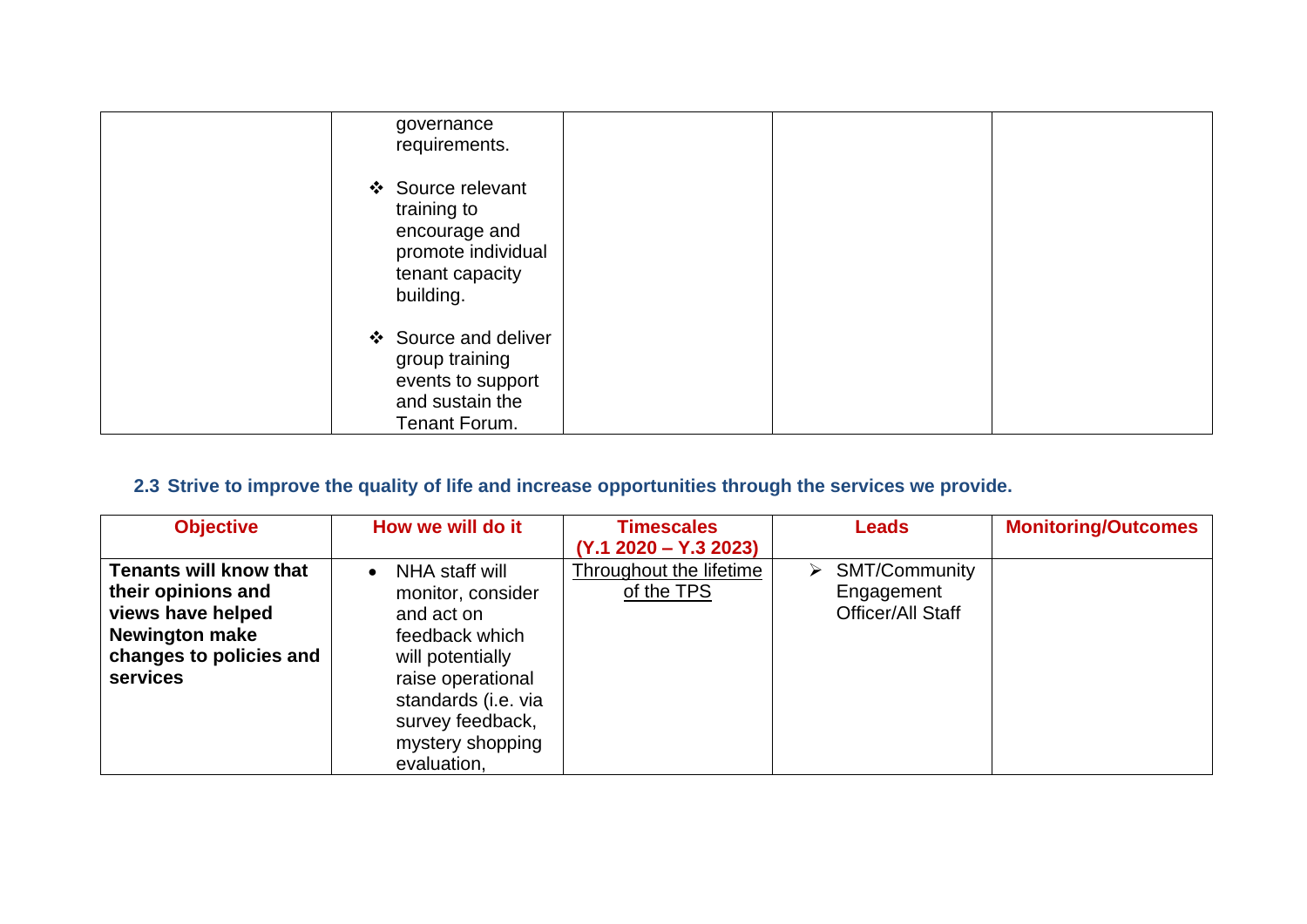| . .<br>scrutiny<br>and policy |  |  |
|-------------------------------|--|--|
| reviews<br>etc.               |  |  |

# **3. Our People**

#### **3.1 Provide staff resources to meet the current and future needs of the Association.**

| <b>Objective</b>          | How we will do it           | <b>Timescales</b>       | <b>Leads</b>                                  | <b>Monitoring/Outcomes</b> |
|---------------------------|-----------------------------|-------------------------|-----------------------------------------------|----------------------------|
|                           |                             | $(Y.1 2020 - Y.3 2023)$ |                                               |                            |
| All staff will undergo    | All staff will<br>$\bullet$ | Reviewed yearly         | <b>SMT/All Staff</b><br>$\blacktriangleright$ |                            |
| refresher T/P training;   | undergo refresher           |                         |                                               |                            |
| encouraged to identify,   | T/P training to             |                         |                                               |                            |
| deliver or participate in | ensure they are             |                         |                                               |                            |
| locally organised         | aware of the role           |                         |                                               |                            |
| events and play a         | they must play to           |                         |                                               |                            |
| pivotal role in           | promote tenant              |                         |                                               |                            |
| promoting and ensuring    | choice, local               |                         |                                               |                            |
| safer and cleaner         | engagement,                 |                         |                                               |                            |
| environments.             | views, feedback             |                         |                                               |                            |
|                           | and thus                    |                         |                                               |                            |
|                           | incorporate                 |                         |                                               |                            |
|                           | measure to                  |                         |                                               |                            |
|                           | promote and                 |                         |                                               |                            |
|                           | enhance NHA's               |                         |                                               |                            |
|                           | service delivery.           |                         |                                               |                            |
|                           |                             |                         |                                               |                            |
|                           | Set outcome-                |                         |                                               |                            |
|                           | based targets for           | Throughout the lifetime | Comm.<br>➤                                    |                            |
|                           | Housing Officers &          | of the TPS              | Engagement                                    |                            |
|                           | <b>Property Services</b>    |                         | Officer/All Staff.                            |                            |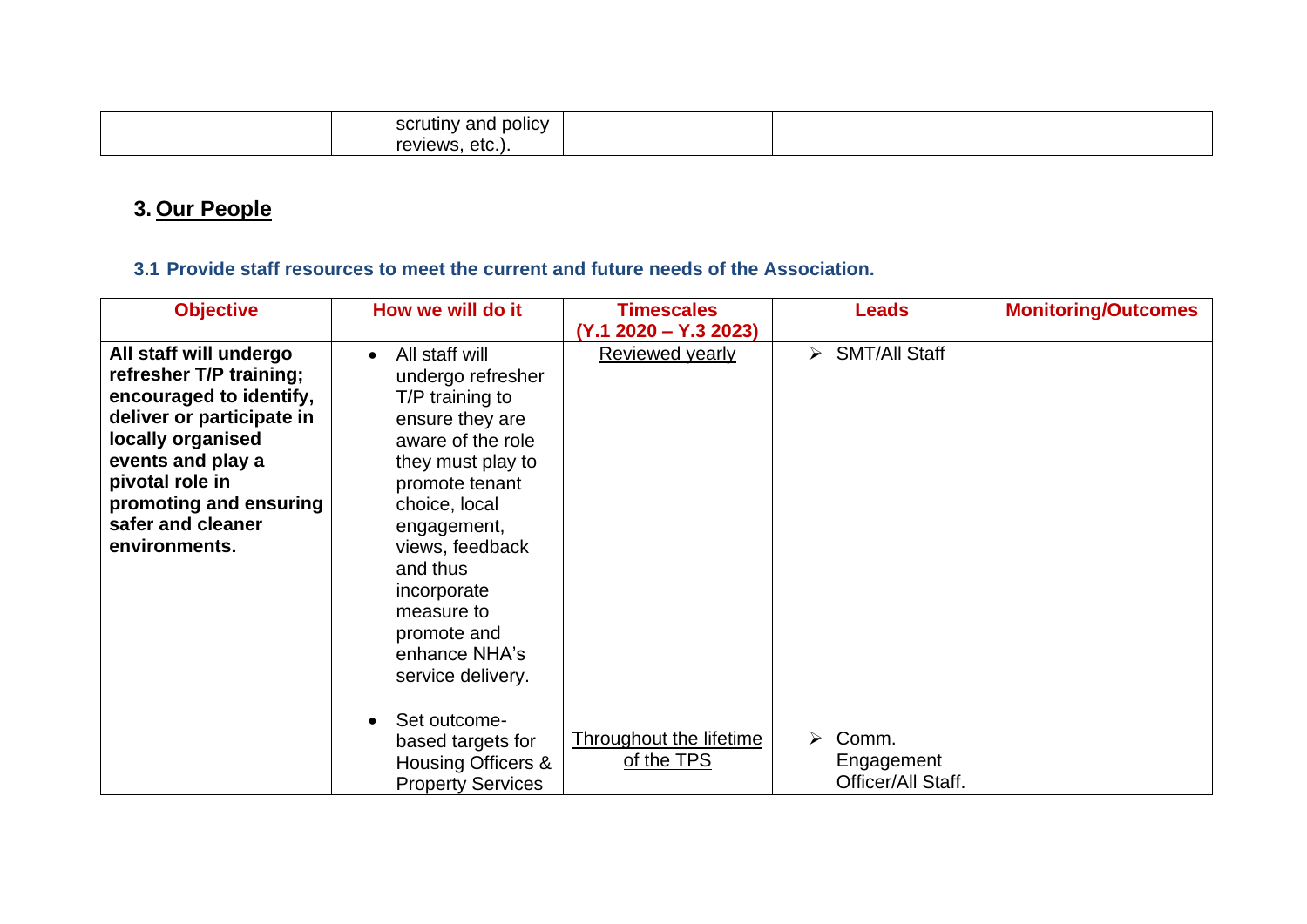| Officers to identify,<br>deliver or<br>participate in other<br>locally organised<br>events.<br>Set individual<br>targets to ensure<br>all staff play a role<br>in promoting and<br>ensuring safer and<br>cleaner<br>environments (i.e.<br>encourage staff to<br>identify and<br>develop<br>environmental<br>improvement<br>initiatives to<br>enhance specific<br>scheme specific<br>issues or areas). | <b>Throughout the lifetime</b><br>$\triangleright$ Comm.<br>of the TPS<br>Engagement<br>Officer/All Staff. |  |
|-------------------------------------------------------------------------------------------------------------------------------------------------------------------------------------------------------------------------------------------------------------------------------------------------------------------------------------------------------------------------------------------------------|------------------------------------------------------------------------------------------------------------|--|
|-------------------------------------------------------------------------------------------------------------------------------------------------------------------------------------------------------------------------------------------------------------------------------------------------------------------------------------------------------------------------------------------------------|------------------------------------------------------------------------------------------------------------|--|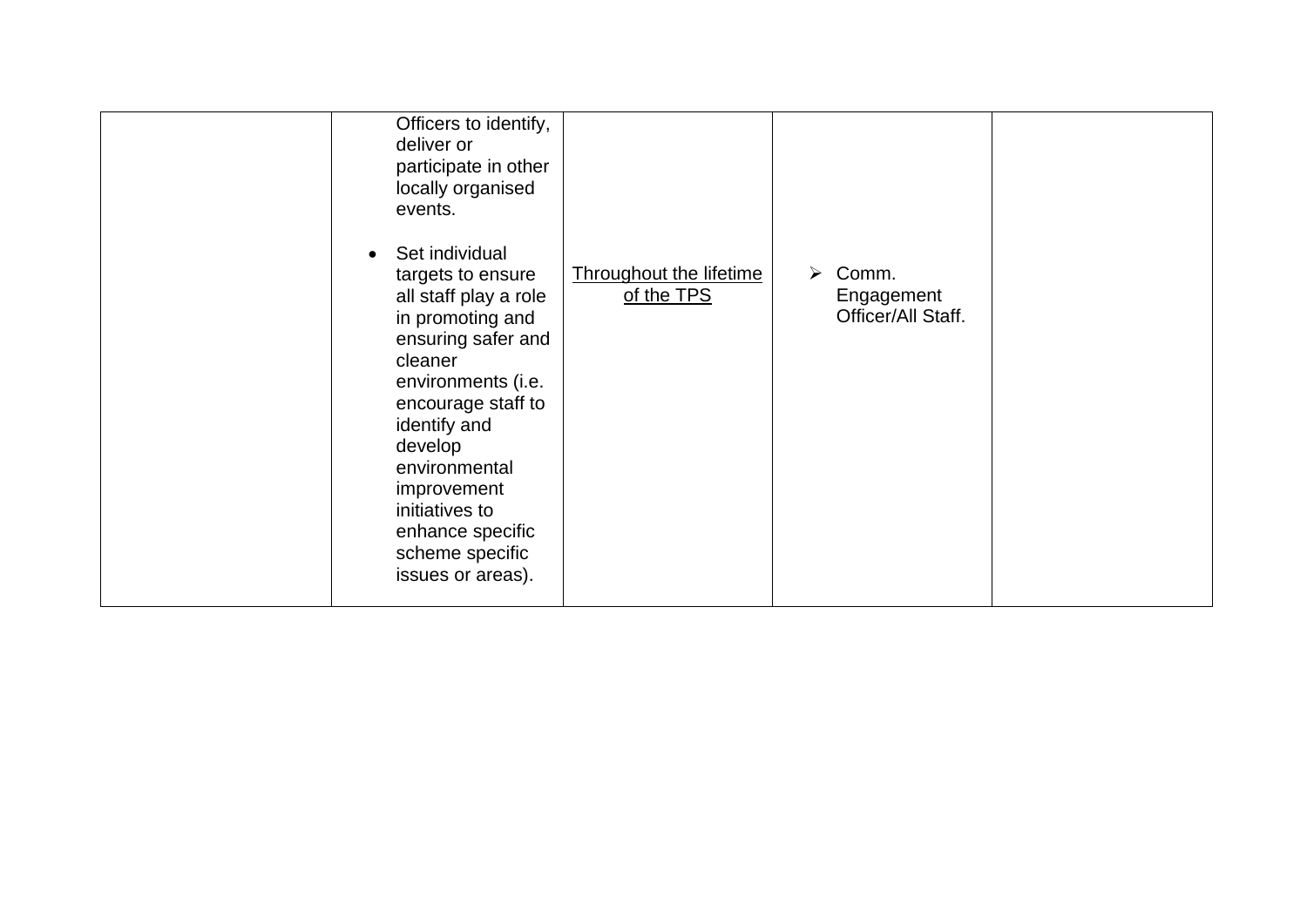### **4. Our Tenants & Communities**

**4.1 Review our Tenant Participation Strategy and provide tenants with a menu of options which gives them the opportunity to engage with us in a way they choose to do so.**

| <b>Objective</b>                                                                                                                      | How we will do it                                                                                                                                                                                                | <b>Timescales</b>                                                                                    | <b>Leads</b>                                                                                                                   | <b>Monitoring/Outcomes</b> |
|---------------------------------------------------------------------------------------------------------------------------------------|------------------------------------------------------------------------------------------------------------------------------------------------------------------------------------------------------------------|------------------------------------------------------------------------------------------------------|--------------------------------------------------------------------------------------------------------------------------------|----------------------------|
| We will continue to<br>communicate<br>effectively with tenants<br>and provide good<br>quality, accessible<br>information that tenants | Publish new TPS<br>$\bullet$<br>$2020 - 2023$ ,<br>make it accessible<br>to all and user-<br>friendly.                                                                                                           | $(Y.1 2020 - Y.3 2023)$<br><b>April 2020</b>                                                         | $\triangleright$ SMT/Community<br>Engagement<br>Officer                                                                        |                            |
| want.                                                                                                                                 | <b>Publish Annual</b><br>❖<br><b>Progress Report</b><br>on our Website.                                                                                                                                          | By May each year from<br>2021 - 2023                                                                 | $\triangleright$ All staff and<br>tenants are<br>encouraged to<br>provide<br>information for<br>publications.                  |                            |
|                                                                                                                                       | Publish timely<br>❖<br>newsletters (twice<br>yearly), an Annual<br>Report and include<br>literature which<br>promotes tenant<br>participation and<br>good practice.<br>Make best use of<br>❖<br>social media and | June & Dec. 2020 and<br>then biannually each<br>year until 2023<br>Throughout lifetime of<br>the TPS | $\triangleright$ Tenants, staff<br>and other<br>community<br>partners to<br>provide up to<br>date and relevant<br>information. |                            |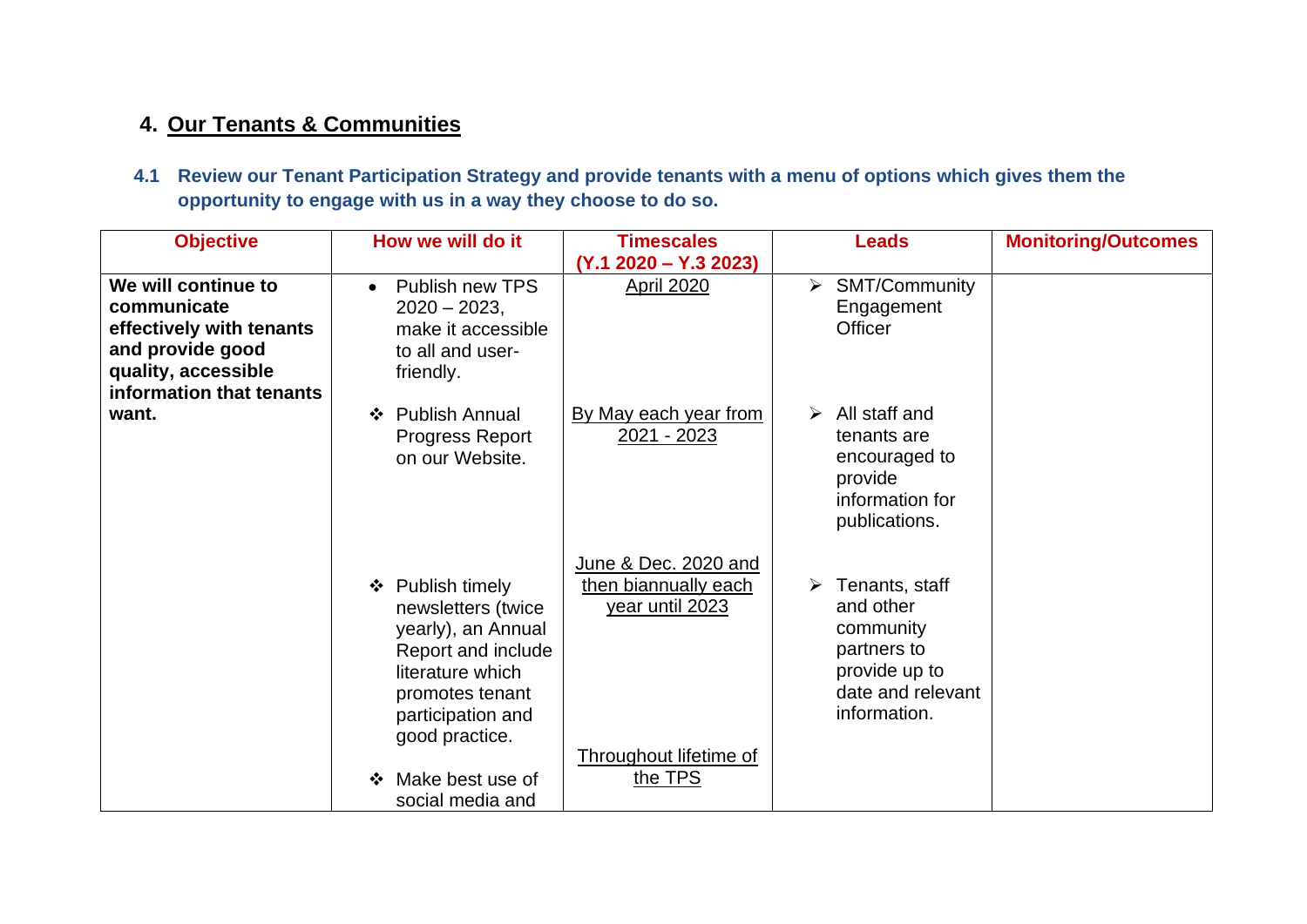| electronic      |  | <b>SMT/Community</b> |  |
|-----------------|--|----------------------|--|
| communications  |  | Engagement           |  |
| (i.e. Facebook, |  | Officer              |  |
| twitter, email  |  |                      |  |
| communications, |  |                      |  |
| $etc.$ ).       |  |                      |  |
|                 |  |                      |  |

| <b>Objective</b>                                                                                                                                              | How we will do it                                                                                                                                                     | <b>Timescales</b>                 | <b>Leads</b>                                                                    | <b>Monitoring/Outcomes</b> |
|---------------------------------------------------------------------------------------------------------------------------------------------------------------|-----------------------------------------------------------------------------------------------------------------------------------------------------------------------|-----------------------------------|---------------------------------------------------------------------------------|----------------------------|
|                                                                                                                                                               |                                                                                                                                                                       | $(Y.1 2020 - Y.3 2023)$           |                                                                                 |                            |
| <b>Promote NHA's Menu of</b><br><b>Involvement and</b><br>incorporate measures<br>to sustain the<br>continually<br>development of the<br><b>Tenant Forum.</b> | All existing and<br>$\bullet$<br>new tenants will be<br>regularly offered<br>the opportunity to<br>participate in<br>activities which is<br>most suitable to<br>them. | Throughout lifetime of<br>the TPS | $\triangleright$ Community Eng.<br>Officer/All<br>relevant Staff                |                            |
|                                                                                                                                                               | All staff will be<br>required to actively<br>promote<br>participation as<br>part of their day to<br>day duties.                                                       |                                   | $\triangleright$ All Staff                                                      |                            |
|                                                                                                                                                               | All NHA staff are<br>encouraged to use<br>all forms of contact<br>with tenants as an<br>opportunity to                                                                |                                   | $\triangleright$ Community<br>Engagement<br>Officer and all<br>relevant Housing |                            |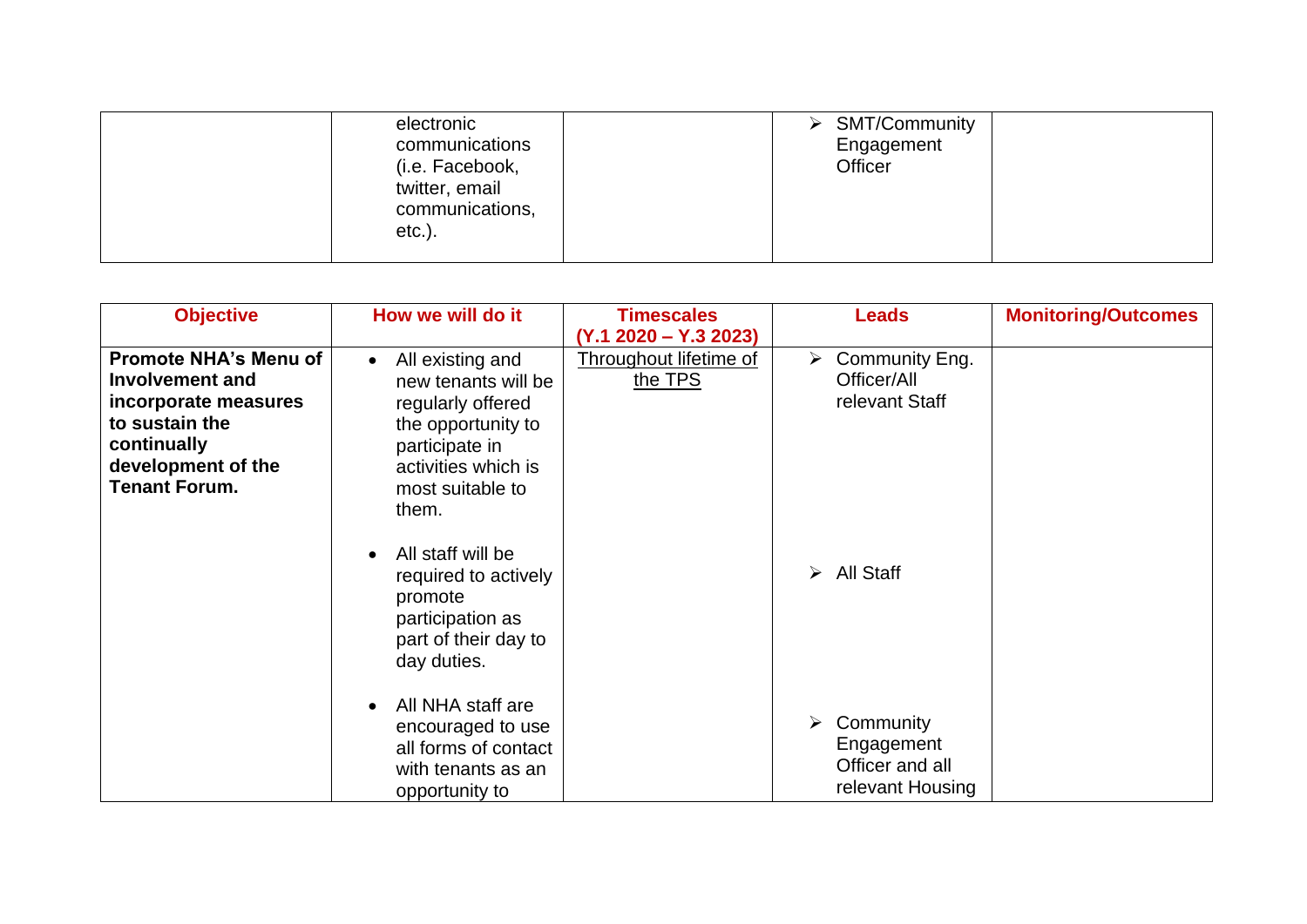| promote           | Management &             |
|-------------------|--------------------------|
| participation and | <b>Property Services</b> |
| engagement.       | during contact           |
|                   | with tenants             |
|                   | during home              |
|                   | visits, office           |
|                   | discussions, Post        |
|                   | Ten. Visits, etc.        |
|                   |                          |

| <b>Objective</b>             | How we will do it               | <b>Timescales</b>       | <b>Leads</b>           | <b>Monitoring/Outcomes</b> |
|------------------------------|---------------------------------|-------------------------|------------------------|----------------------------|
|                              |                                 | $(Y.1 2020 - Y.3 2023)$ |                        |                            |
| <b>Develop opportunities</b> | Support tenants to<br>$\bullet$ | Throughout lifetime of  | $\triangleright$ Comm. |                            |
| for tenant to                | review, analysis                | the TPS                 | Engagement             |                            |
| meaningfully participate     | and be available to             |                         | Officer/Tenants        |                            |
| in various types of          | complete                        |                         | & HA                   |                            |
| engagement, which are        | telephone                       |                         | Departments to         |                            |
| designed to evaluate         | questionnaires and              |                         | review feedback        |                            |
| <b>NHA services and</b>      | satisfaction                    |                         | and action             |                            |
| standards.                   | surveys.                        |                         | outcomes/findin        |                            |
|                              |                                 |                         | gs/concerns.           |                            |
|                              | We will complete a<br>$\bullet$ |                         | $(Y1 - 3)$ .           |                            |
|                              | rolling cycle of                |                         |                        |                            |
|                              | surveys with                    |                         |                        |                            |
|                              | tenants to identify             |                         |                        |                            |
|                              | area or scheme                  |                         |                        |                            |
|                              | specific issues and             |                         |                        |                            |
|                              | incorporate                     |                         |                        |                            |
|                              | measures to                     |                         |                        |                            |
|                              | eradicate areas of              |                         |                        |                            |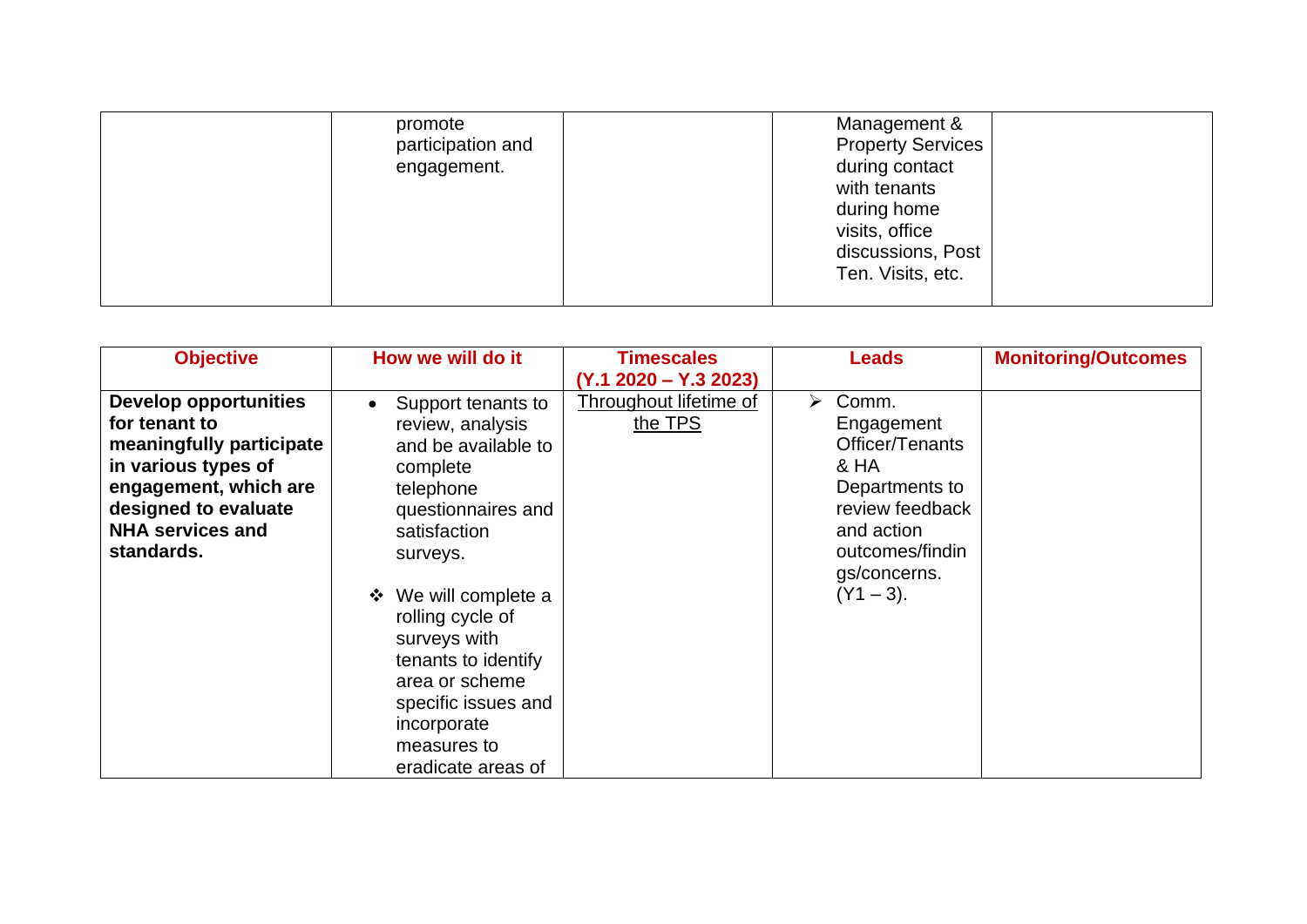| identified. |  | concerns that are |  |  |  |
|-------------|--|-------------------|--|--|--|
|-------------|--|-------------------|--|--|--|

| <b>Objective</b>                                                                           | How we will do it                                                                                                                                                           | <b>Timescales</b><br>$(Y.1 2020 - Y.3 2023)$ | <b>Leads</b>                                                              | <b>Monitoring/Outcomes</b> |
|--------------------------------------------------------------------------------------------|-----------------------------------------------------------------------------------------------------------------------------------------------------------------------------|----------------------------------------------|---------------------------------------------------------------------------|----------------------------|
| <b>Encourage tenants to</b><br>assist us to verify<br>findings of Satisfaction<br>Surveys. | We will publish<br>$\bullet$<br>findings and<br>present a briefing<br>paper to Tenant<br>Forum members<br>on an annual basis<br>for tenant<br>consultation and<br>feedback. | Throughout the lifetime<br>of the TPS        | SMT/Communit<br>➤<br>y Engagement<br>Officer/All<br><b>Relevant Staff</b> |                            |

| <b>Objective</b>                                                            | How we will do it                                                                                            | <b>Timescales</b>                     | <b>Leads</b>                                                                     | <b>Monitoring/Outcomes</b> |
|-----------------------------------------------------------------------------|--------------------------------------------------------------------------------------------------------------|---------------------------------------|----------------------------------------------------------------------------------|----------------------------|
|                                                                             |                                                                                                              | $(Y.1 2020 - Y.3 2023)$               |                                                                                  |                            |
| Take part in individual<br>focus groups to review<br><b>NHA's Services.</b> | We will hold<br>individual scheme<br>specific service<br>reviews if/when<br>required (i.e. to<br>identify or | Throughout the lifetime<br>of the TPS | <b>SMT/Communit</b><br>⋗<br>y Engagement<br>Officer/All<br><b>Relevant Staff</b> |                            |
|                                                                             | implement                                                                                                    |                                       |                                                                                  |                            |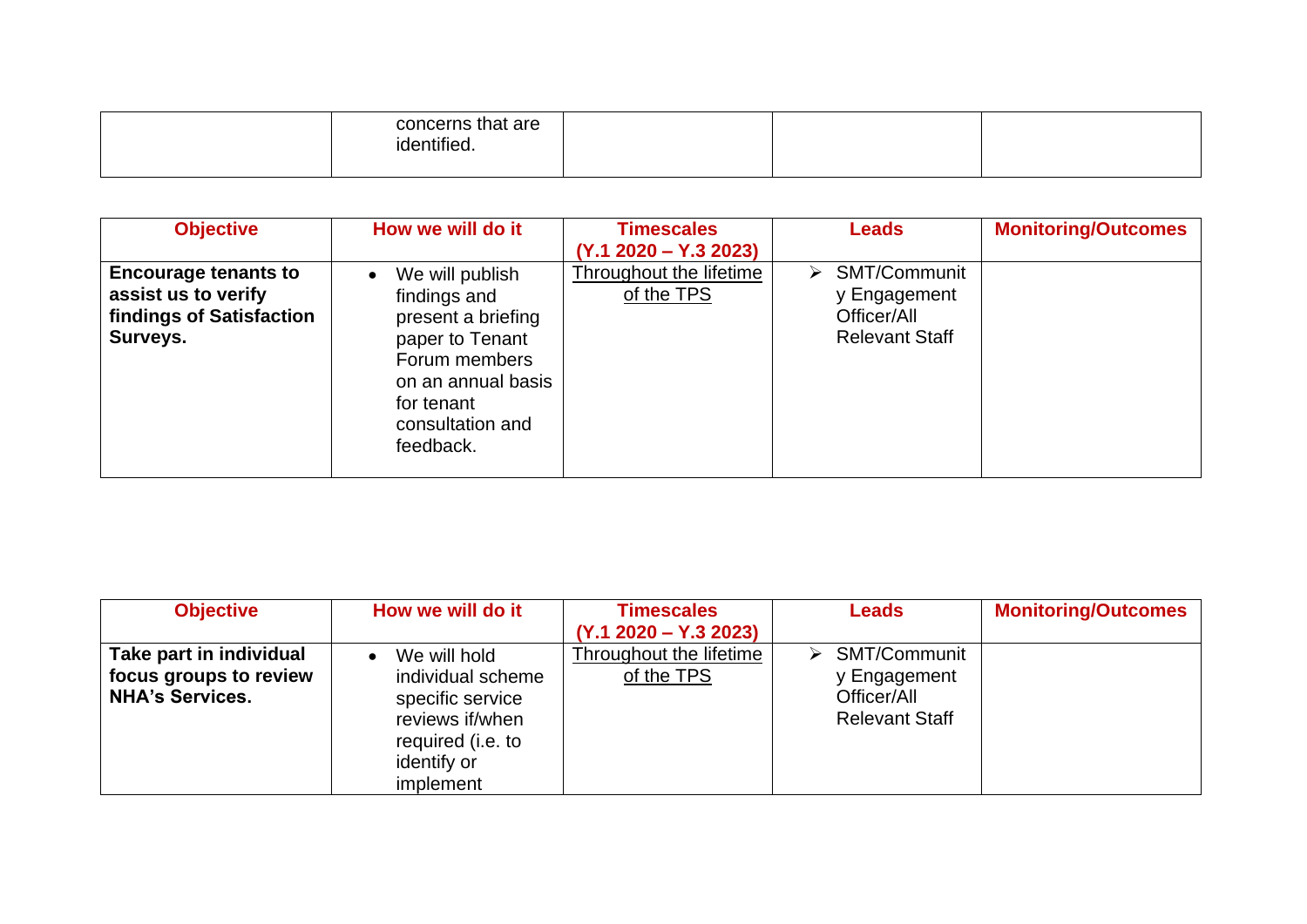| measures to<br>improve service<br>standards and<br>levels of<br>satisfaction). |  |  |
|--------------------------------------------------------------------------------|--|--|
|                                                                                |  |  |

| <b>Objective</b>                                                        | How we will do it                                                                                                                                                             | <b>Timescales</b><br>$(Y.1 2020 - Y.3 2023)$ | <b>Leads</b>                                        | <b>Monitoring/Outcomes</b> |
|-------------------------------------------------------------------------|-------------------------------------------------------------------------------------------------------------------------------------------------------------------------------|----------------------------------------------|-----------------------------------------------------|----------------------------|
| Help form or join an<br>already established<br><b>Residents Groups.</b> | We will dedicate<br>$\bullet$<br>internal resources<br>and when required<br>acquire external<br>support to help<br>Tenants who want<br>to establish new<br>residents' groups. | <b>Throughout the lifetime</b><br>of the TPS | SMT/Communit<br>➤<br>y Engagement<br><b>Officer</b> |                            |

| <b>Objective</b>        | How we will do it             | <b>Timescales</b>       | <b>Leads</b>      | <b>Monitoring/Outcomes</b> |
|-------------------------|-------------------------------|-------------------------|-------------------|----------------------------|
|                         |                               | $(Y.1 2020 - Y.3 2023)$ |                   |                            |
| We will promote and     | This information<br>$\bullet$ | Throughout the lifetime | SMT/Communit<br>➤ |                            |
| publish opportunities   | will be published in          | of the TPS              | y Engagement      |                            |
| for residents to engage | relevant                      |                         | <b>Officer</b>    |                            |
| in locally established  | publications & via            |                         |                   |                            |
| groups.                 | Social Media                  |                         |                   |                            |
|                         | platforms.                    |                         |                   |                            |
|                         |                               |                         |                   |                            |
|                         |                               | Throughout the lifetime | All Relevant      |                            |
|                         |                               | of the TPS              | Staff             |                            |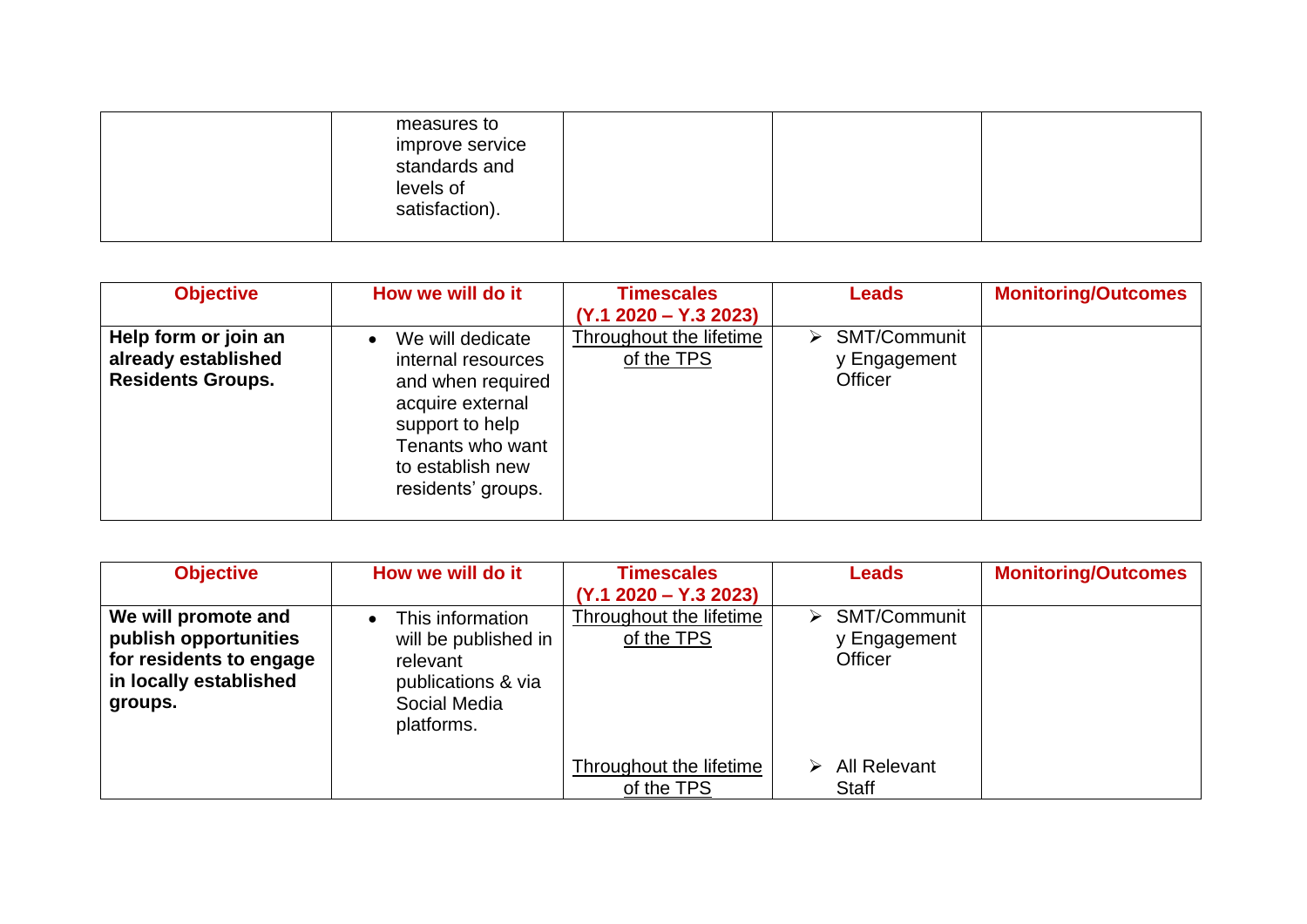| Via direct contact<br>$\bullet$<br>by all relevant<br>staff. |  |  |
|--------------------------------------------------------------|--|--|
|                                                              |  |  |

| <b>Objective</b>                                                                           | How we will do it                                                                            | <b>Timescales</b><br>$(Y.1 2020 - Y.3 2023)$ | <b>Leads</b>                                                         | <b>Monitoring/Outcomes</b> |
|--------------------------------------------------------------------------------------------|----------------------------------------------------------------------------------------------|----------------------------------------------|----------------------------------------------------------------------|----------------------------|
| <b>Tenants will be actively</b><br>encouraged to assist in<br>reviewing NHA's<br>policies. | We will complete<br>$\bullet$<br>the review of two<br>policies annually<br>with NHA tenants. | Annually (by end of<br>Q.4                   | SMT/Communit<br>y Engagement<br>Officer/All<br><b>Relevant Staff</b> |                            |

| <b>Objective</b>                | How we will do it              | <b>Timescales</b>       | <b>Leads</b>                  | <b>Monitoring/Outcomes</b> |
|---------------------------------|--------------------------------|-------------------------|-------------------------------|----------------------------|
|                                 |                                | $(Y.1 2020 - Y.3 2023)$ |                               |                            |
| <b>Tenants will be actively</b> | We will provide a<br>$\bullet$ | Annually (by end of     | $\triangleright$ SMT/Communit |                            |
| encouraged to help us           | report (i.e. Tenant            | Q.3)                    | y Engagement                  |                            |
| to review Maintenance           | briefing paper on              |                         | Officer/All                   |                            |
| performance standards           | an annual basis for            |                         | <b>Relevant Staff</b>         |                            |
| delivered by our us and         | tenant consultation            |                         |                               |                            |
| our Contractors.                | and feedback.                  |                         |                               |                            |
|                                 |                                |                         |                               |                            |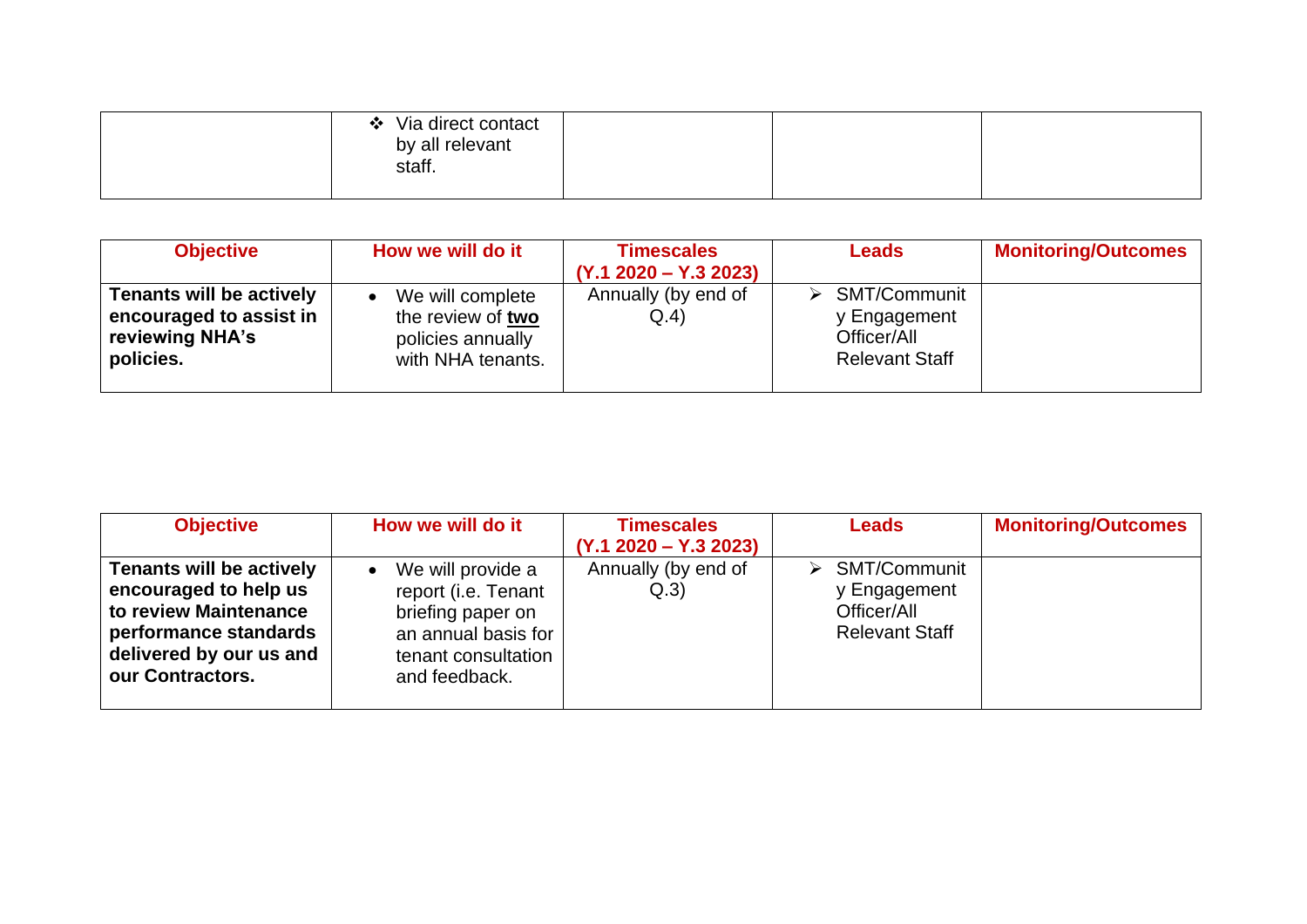| <b>Objective</b>                                                                                         | How we will do it                                                                                                                         | <b>Timescales</b>           | <b>Leads</b>                                                                          | <b>Monitoring/Outcomes</b> |
|----------------------------------------------------------------------------------------------------------|-------------------------------------------------------------------------------------------------------------------------------------------|-----------------------------|---------------------------------------------------------------------------------------|----------------------------|
|                                                                                                          |                                                                                                                                           | $(Y.1 2020 - Y.3 2023)$     |                                                                                       |                            |
| Participate in the<br>reviewing of our<br><b>Housing Management</b><br>services delivery<br>performance. | We will provide a<br>$\bullet$<br>report (i.e. Tenant<br>briefing paper on<br>an annual basis for<br>tenant consultation<br>and feedback. | Annually (by end of<br>Q.3) | $\triangleright$ SMT/Communit<br>y Engagement<br>Officer/All<br><b>Relevant Staff</b> |                            |

| <b>Objective</b>              | How we will do it                | <b>Timescales</b>       | <b>Leads</b>          | <b>Monitoring/Outcomes</b> |
|-------------------------------|----------------------------------|-------------------------|-----------------------|----------------------------|
|                               |                                  | $(Y.1 2020 - Y.3 2023)$ |                       |                            |
| <b>Participate in Mystery</b> | We will establish a<br>$\bullet$ | By Dec. 2020            | SMT/Communit<br>➤     |                            |
| Shopping exercises.           | mystery shopping                 |                         | y Engagement          |                            |
|                               | panel made up of                 |                         | Officer/All           |                            |
|                               | NHA tenants and                  |                         | <b>Relevant Staff</b> |                            |
|                               | complete one                     |                         |                       |                            |
|                               | exercise annually                |                         |                       |                            |
|                               | $(i.e. from P.S, 8$              |                         |                       |                            |
|                               | H.M. Finance,                    |                         |                       |                            |
|                               | $etc.$ ).                        |                         |                       |                            |

| <b>Objective</b>              | How we will do it                | <b>Timescales</b>       | <b>Leads</b>    | <b>Monitoring/Outcomes</b> |
|-------------------------------|----------------------------------|-------------------------|-----------------|----------------------------|
|                               |                                  | $(Y.1 2020 - Y.3 2023)$ |                 |                            |
| Staff will arrange and        | We will establish a<br>$\bullet$ | By June 2020            | H/Management    |                            |
| take part in regular          | structured cycle of              |                         | Team/Property   |                            |
| <b>Estate Walkabouts with</b> | inspection (1/4ly                |                         | <b>Services</b> |                            |
| <b>NHA tenants &amp;</b>      | Walkabouts) with                 |                         | Team/Comm.      |                            |
| <b>Community Reps.</b>        | H.M & P.S Officers               |                         | Engagement      |                            |
|                               | in attendance.                   |                         | Officer.        |                            |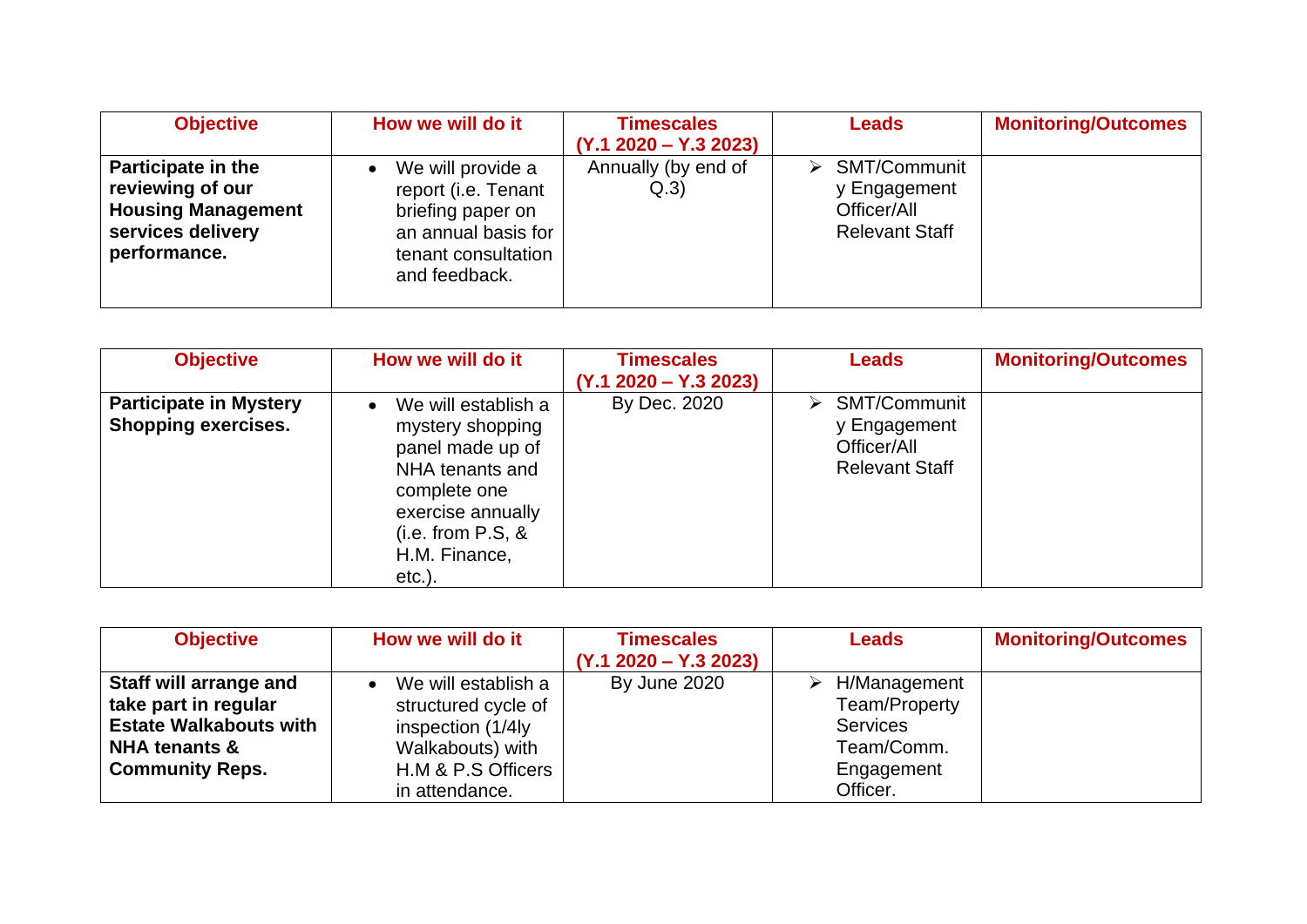| <b>Objective</b>                                                                                                                                                         | How we will do it                                                                                                                                                                                                                                                                             | <b>Timescales</b><br>$(Y.1 2020 - Y.3 2023)$ | <b>Leads</b>                                 | <b>Monitoring/Outcomes</b> |
|--------------------------------------------------------------------------------------------------------------------------------------------------------------------------|-----------------------------------------------------------------------------------------------------------------------------------------------------------------------------------------------------------------------------------------------------------------------------------------------|----------------------------------------------|----------------------------------------------|----------------------------|
| We will support and<br>equip our newly<br>appointed Tenant<br><b>Service Review Panel</b><br>with the skills to<br>effectively undertake<br>service review<br>exercises. | We will design,<br>$\bullet$<br>develop and<br>deliver scrutiny<br>initiatives with<br>members of our<br>Tenant Forum.<br>Example: We will                                                                                                                                                    | By March 2022                                | SMT/Communit<br>➤<br>y Engagement<br>Officer |                            |
|                                                                                                                                                                          | complete a review<br>our existing New<br>Tenancy Induction<br>processes (i.e.<br>Sign Up<br>Procedures,<br>review our existing<br>Tenant Handbook,<br>Tenancy Sign Up<br>& Info. Packs) and<br>Post Tenancy<br>Visit) with<br>members of our<br><b>Tenant Service</b><br><b>Review Panel.</b> |                                              |                                              |                            |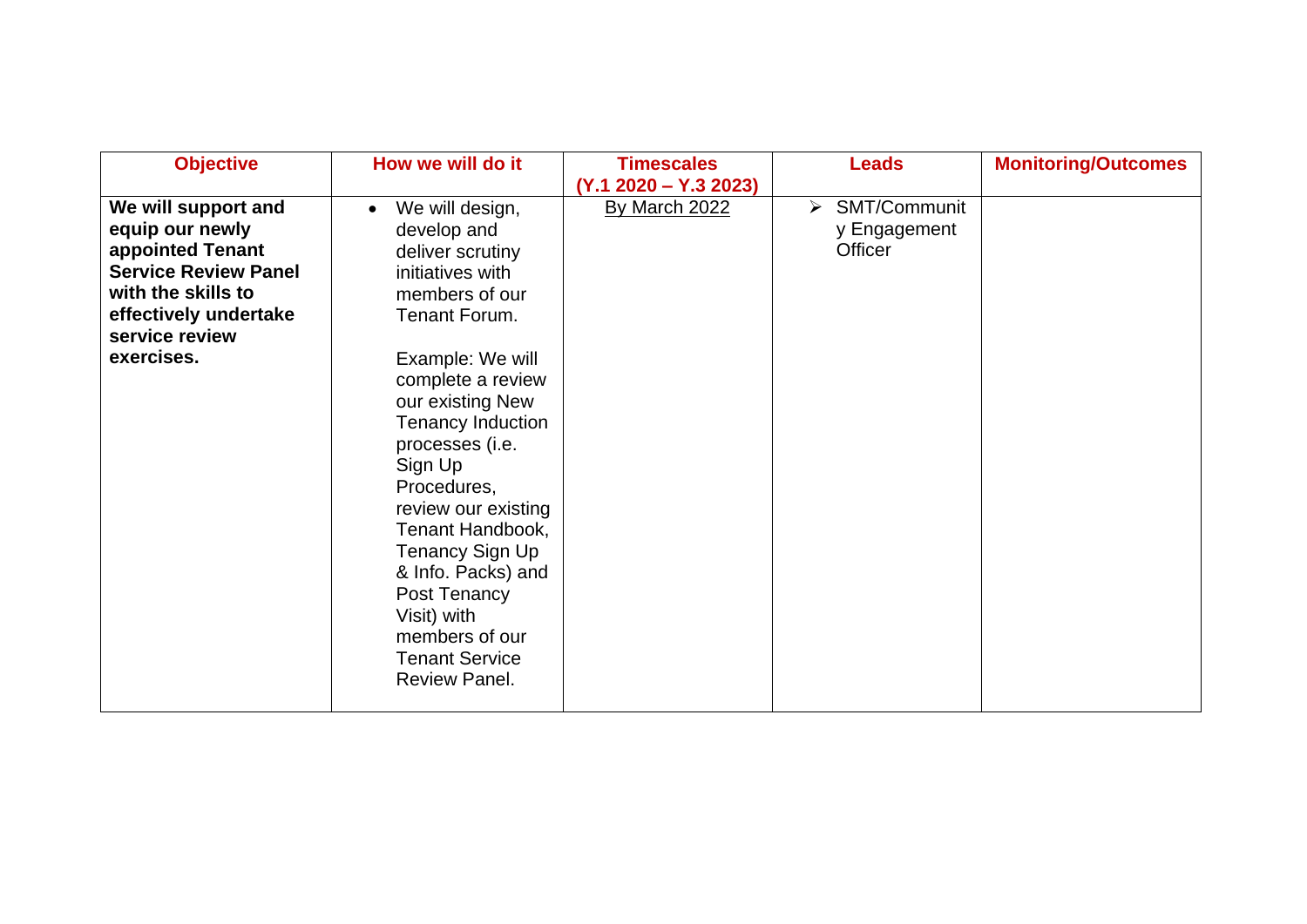**4.2 Work in partnership with individuals, community and voluntary organisations and statutory agencies to improve community safety.**

| <b>Objective</b>                                                | How we will do it                                                                                                                                                                                                                           | <b>Timescales</b><br>$(Y.1 2020 - Y.3 2023)$ | <b>Leads</b>                        | <b>Monitoring/Outcomes</b> |
|-----------------------------------------------------------------|---------------------------------------------------------------------------------------------------------------------------------------------------------------------------------------------------------------------------------------------|----------------------------------------------|-------------------------------------|----------------------------|
| To support us to deliver<br>best practice within the<br>sector. | NHA staff will<br>$\bullet$<br>regularly attend<br>and actively<br>participate in<br>Empowering<br>Communities'<br>T.P.P. Network,<br>NIFHA's Comms.<br>Officers Forum,<br>H.M Managers<br>Forum and other<br>associated<br>working groups. | <b>Throughout the lifetime</b><br>of the TPS | $\triangleright$ All relevant staff |                            |

| <b>Objective</b>                                                       | How we will do it                                                                                                                           | <b>Timescales</b><br>$(Y.1 2020 - Y.3 2023)$ | <b>Leads</b>                                                                                                                     | <b>Monitoring/Outcomes</b> |
|------------------------------------------------------------------------|---------------------------------------------------------------------------------------------------------------------------------------------|----------------------------------------------|----------------------------------------------------------------------------------------------------------------------------------|----------------------------|
| We will regularly hold,<br>attend and support<br>regular local events. | <b>Hold Pre-Tenancy</b><br>$\bullet$<br><b>Tenant Information</b><br>Day's/Meet Your<br>Neighbour Day for<br>all new build<br>developments. | (when required)                              | All staff and<br>➤<br>tenants to be<br>encouraged to<br>participate in<br>local events and<br>initiatives.<br>All relevant staff |                            |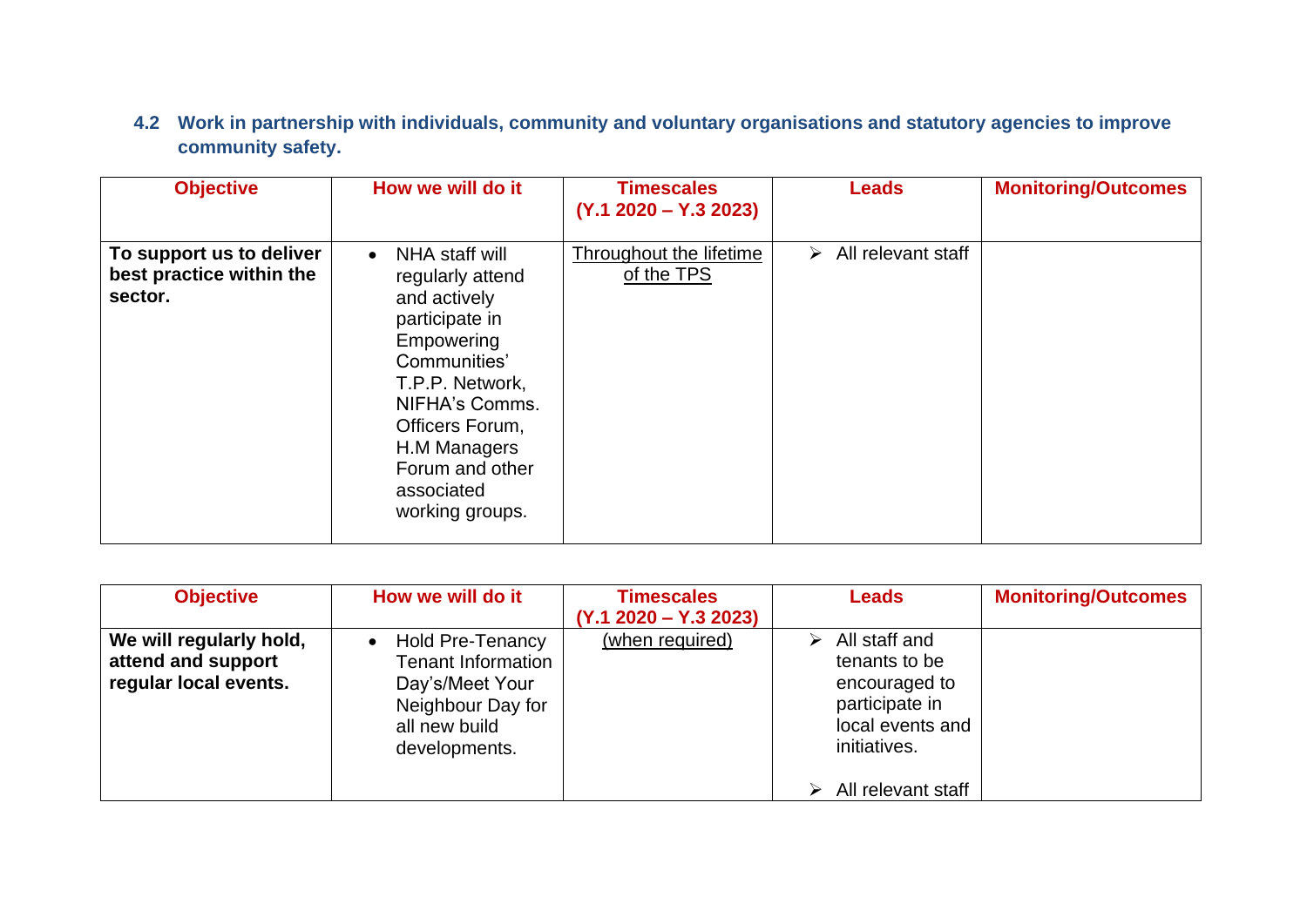| Promote and<br>$\bullet$<br>attend community<br>safety events,<br>community<br>information days,<br>advice clinics,<br>consultation<br>meetings, joint<br>projects, etc. | <b>Throughout the lifetime</b><br>of the TPS | Comm.<br>➤                                     |  |
|--------------------------------------------------------------------------------------------------------------------------------------------------------------------------|----------------------------------------------|------------------------------------------------|--|
| <b>Attend community</b><br>consultation<br>events to highlight<br>and promote the<br>services offered by<br>NHA.                                                         | <b>Throughout the lifetime</b><br>of the TPS | Engagement<br>Officer/All Staff.<br>Comm.<br>➤ |  |
| Hold regular<br><b>Community Clean-</b><br>up events to<br>encourage<br>partnerships and<br>an ethos of local<br>ownership.                                              | Deliver between 4 & 6<br>per annum.          | Engagement<br><b>Officer/All Staff</b>         |  |
| Provide materials<br>and financial<br>support to deliver<br>local<br>events/partnership<br>s, which meet the<br>Association's                                            | <b>Throughout the lifetime</b><br>of the TPS | Comm.<br>⋗<br>Engagement<br>Officer/All Staff. |  |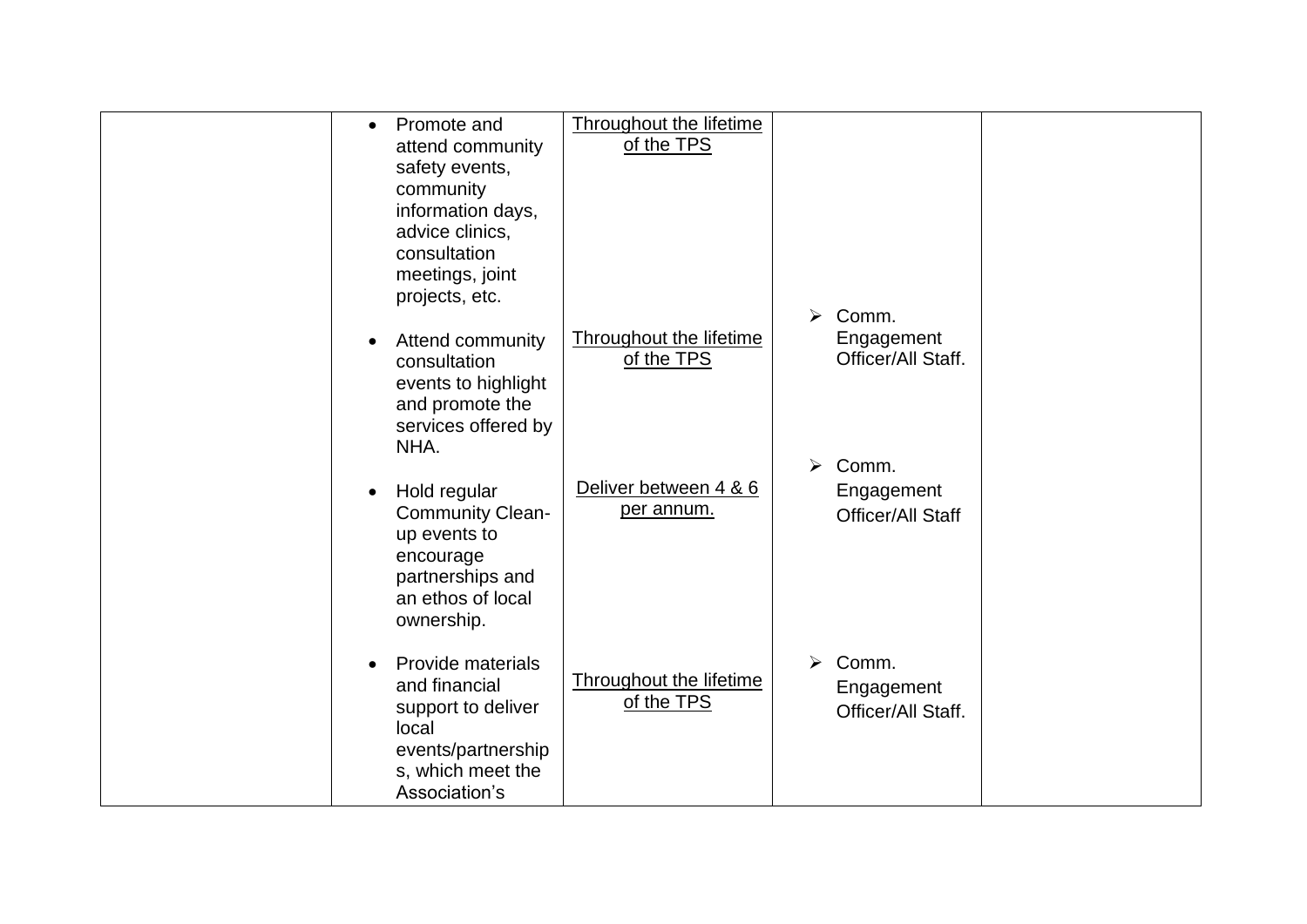| Community<br><b>Investment Funds</b><br>main strategic<br>aims and<br>objectives.                                                                                                                                                           |                                       |                                                |  |
|---------------------------------------------------------------------------------------------------------------------------------------------------------------------------------------------------------------------------------------------|---------------------------------------|------------------------------------------------|--|
| Develop new ways<br>$\bullet$<br>of supporting local<br>projects.                                                                                                                                                                           | Throughout the lifetime<br>of the TPS | Comm.<br>➤<br>Engagement<br>Officer/All Staff. |  |
| Fund or provide<br>$\bullet$<br>administrative<br>support to local<br>projects that<br>encourage active<br>resident<br>participation, local                                                                                                 | Throughout the lifetime<br>of the TPS | Comm.<br>➤<br>Engagement<br>Officer/All Staff  |  |
| ownership and<br>community<br>empowerment.<br>Provided support<br>$\bullet$<br>in delivery of local<br>fun days,<br>community<br>festivals, older<br>people's services,<br>youth<br>engagements<br>initiatives, public<br>relations events. | Throughout the lifetime<br>of the TPS | Comm.<br>↘<br>Engagement<br>Officer/All Staff. |  |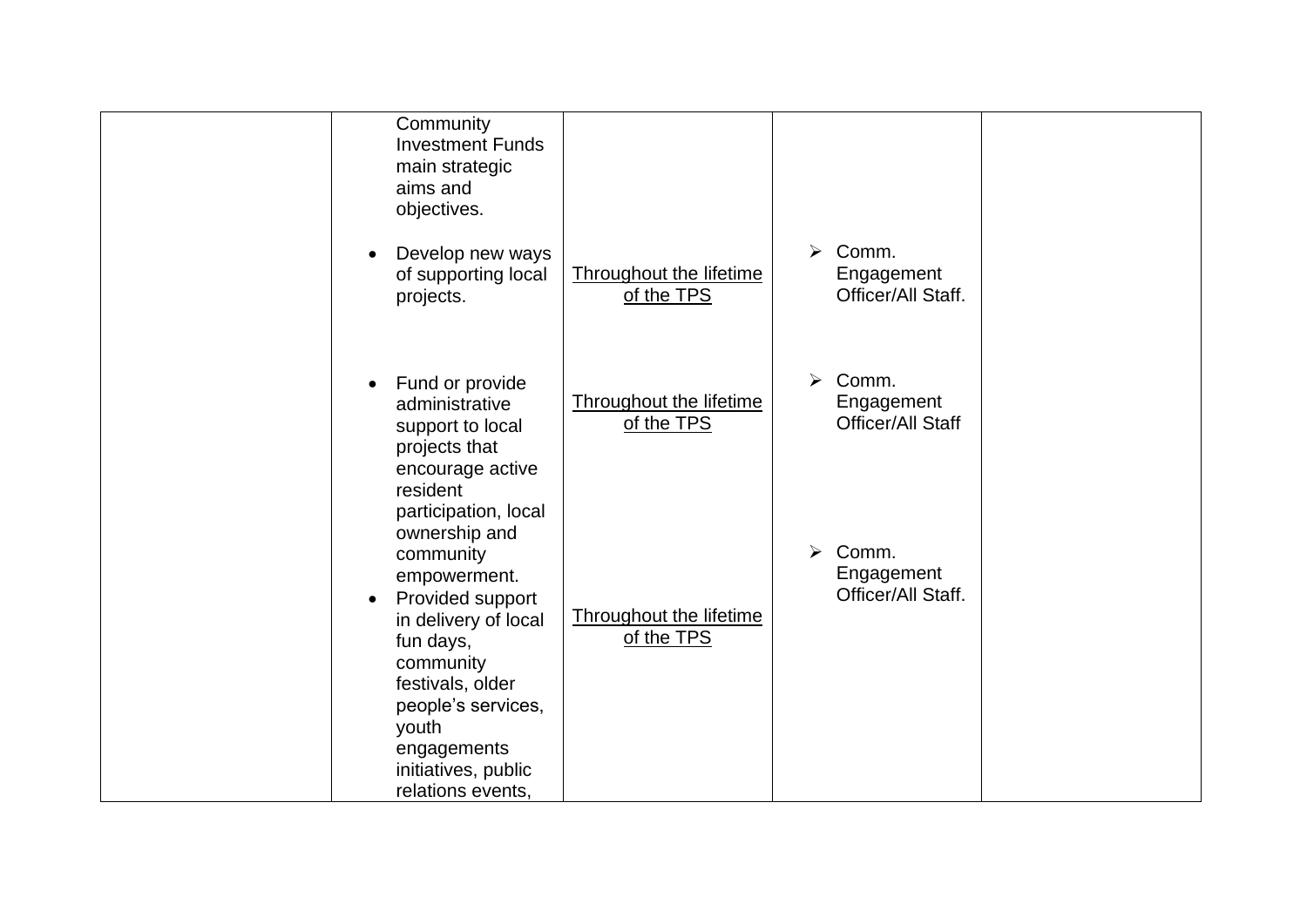| etc. which aim to<br>enhance NHA's<br>reputation and<br>strengthen our    |  |
|---------------------------------------------------------------------------|--|
| commitment to<br>supporting the<br>local communities<br>in which we work. |  |

### **4.3 Continue to invest in and support organisations and activities that improve the quality of life and create opportunities for residents.**

| <b>Objective</b>                                                                                                                | How we will do it                                                                                                                                                                                        | <b>Timescales</b><br>$(Y.1 2020 - Y.3 2023)$ | <b>Leads</b>                | <b>Monitoring/Outcomes</b> |
|---------------------------------------------------------------------------------------------------------------------------------|----------------------------------------------------------------------------------------------------------------------------------------------------------------------------------------------------------|----------------------------------------------|-----------------------------|----------------------------|
| <b>Continue to promote</b><br>and encourage a<br>culture that embraces<br>tenant involvement<br>across all housing<br>services. | Provide training<br>$\bullet$<br>and support to<br>staff to encourage<br>them to bring<br>forward<br>ideas/initiatives<br>which will enhance<br>and strengthen the<br>communities in<br>which they work. | Throughout the lifetime<br>of the TPS        | SMT/All<br>➤<br>Departments |                            |
|                                                                                                                                 | $\div$ NHA<br>staff/departments<br>to be proactive in<br>promoting internal<br>and external                                                                                                              |                                              |                             |                            |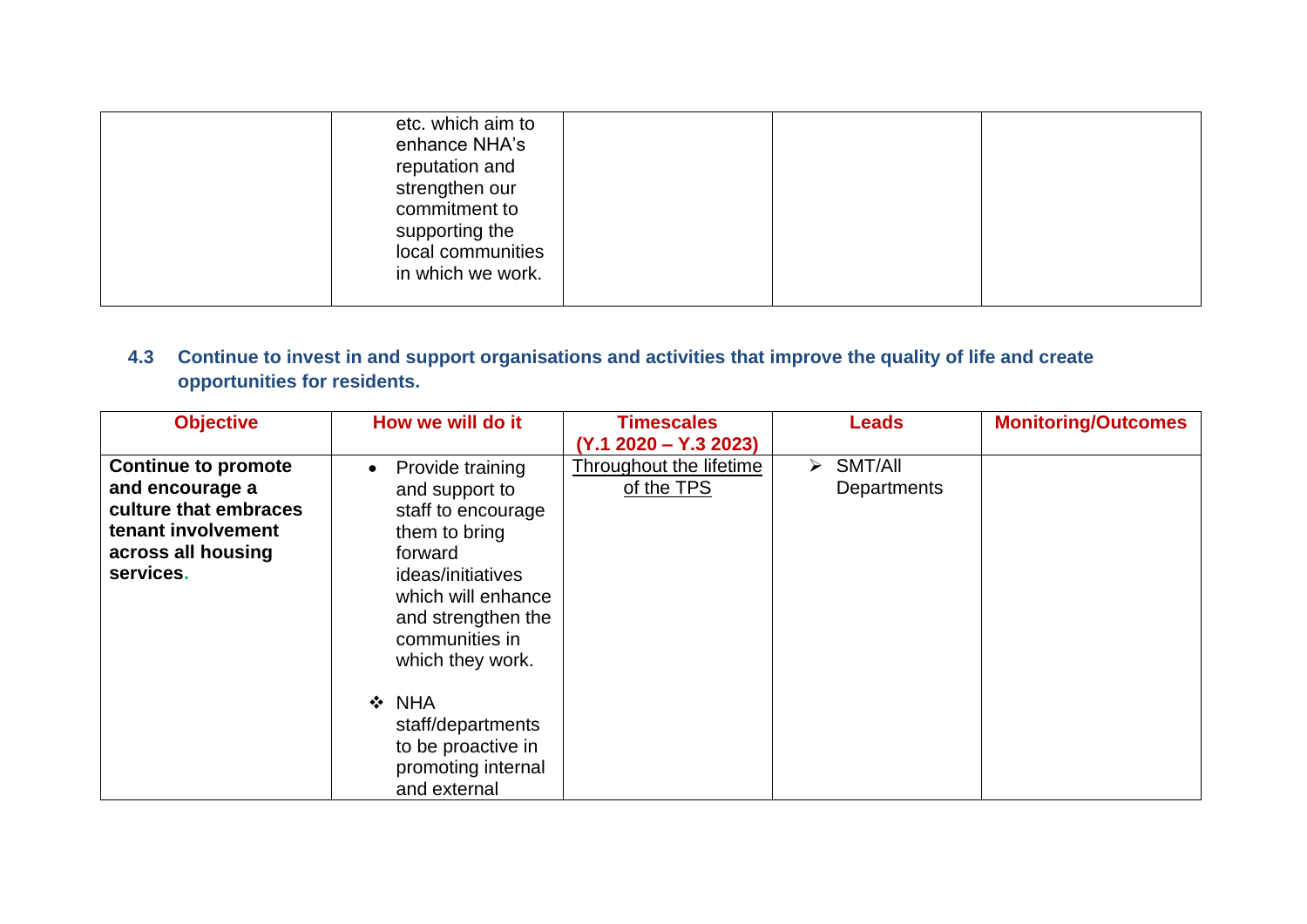| services available<br>locally.                                                                                                                                                     |  |  |
|------------------------------------------------------------------------------------------------------------------------------------------------------------------------------------|--|--|
| All department will<br>$\cdot$<br>provide relevant<br>and up to date<br>information on<br>business activities<br>and promote<br>participation.                                     |  |  |
| ❖ We will set targets<br>to ensure staff<br>deliver initiatives<br>which promote<br>local<br>engagement/active<br>participation in<br>events, local<br>projects, services,<br>etc. |  |  |

| <b>Objective</b>                                                                                                   | How we will do it                                                                       | <b>Timescales</b><br>$(Y.1 2020 - Y.3 2023)$ | <b>Leads</b>                            | <b>Monitoring/Outcomes</b> |
|--------------------------------------------------------------------------------------------------------------------|-----------------------------------------------------------------------------------------|----------------------------------------------|-----------------------------------------|----------------------------|
| Deliver annual the Brian<br><b>Mullan Community</b><br><b>Fund in partnership</b><br>with Tenant Forum<br>members. | Acquire BOM<br>$\bullet$<br>approval.<br>❖ Provide panel<br>members with<br>support and | By end of Q.3 each<br><u>year</u>            | SMT/Comm.<br>➤<br>Engagement<br>Officer |                            |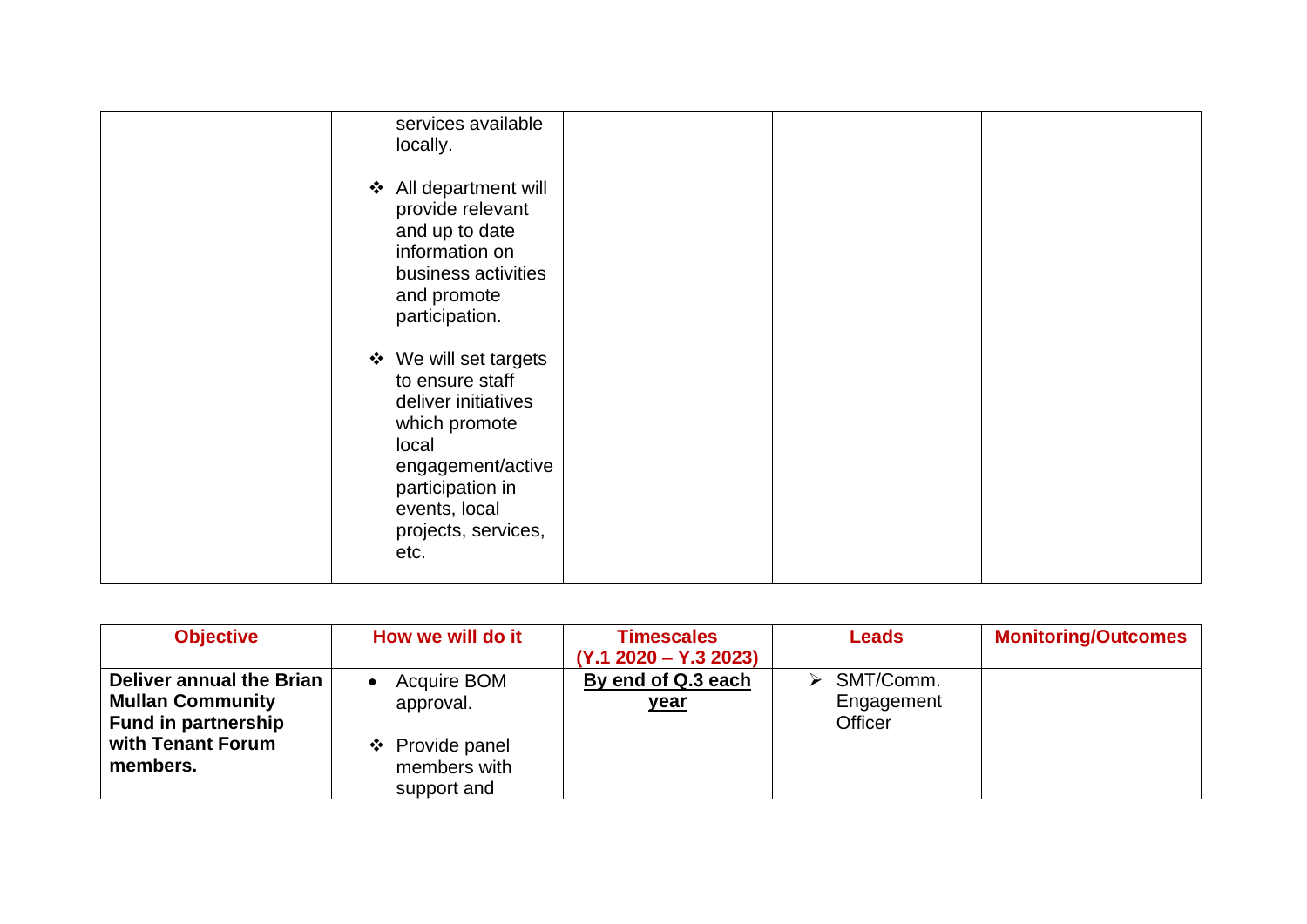| guidance<br>throughout the<br>process. |  |  |
|----------------------------------------|--|--|
|                                        |  |  |

|                                                                                                                  | How we will do it                                                                                                                    | <b>Timescales</b><br>$(Y.1 2020 - Y.3 2023)$ | <b>Leads</b>                                                               | <b>Monitoring/Outcomes</b> |
|------------------------------------------------------------------------------------------------------------------|--------------------------------------------------------------------------------------------------------------------------------------|----------------------------------------------|----------------------------------------------------------------------------|----------------------------|
| We will work in<br>partnership with others<br>within our community<br>to attract and access<br>external funding. | We will work with<br>$\bullet$<br>other to access<br>funding which will<br>support and<br>enhance local<br>projects and<br>services. | Throughout the<br>lifetime of the TPS        | $\triangleright$ SMT/Comm.<br>Engagement<br>Officer/All<br>relevant staff. |                            |

| <b>Objective</b>                                                                                                                                                                                        | How we will do it                                                                                                                                                           | <b>Timescales</b><br>$(Y.1 2020 - Y.3 2023)$ | <b>Leads &amp; Timescales</b>                                                           | <b>Monitoring/Outcomes</b> |
|---------------------------------------------------------------------------------------------------------------------------------------------------------------------------------------------------------|-----------------------------------------------------------------------------------------------------------------------------------------------------------------------------|----------------------------------------------|-----------------------------------------------------------------------------------------|----------------------------|
| We will promote, design<br>and support initiatives<br>which support the<br>elderly, young people,<br>increase educational<br>attainment levels,<br>financial inclusion and<br>health & well-being, etc. | Seek future<br>$\bullet$<br>external support,<br>volunteers and<br>funding to aid<br>sustainment and<br>possible<br>expansion of Grow<br>NI Project at<br>Camberwell Court. | By 2022                                      | $\triangleright$ Comm. Eng.<br>Officer/Scheme<br>Co-Ordinators &<br>All relevant staff. |                            |
|                                                                                                                                                                                                         | Develop new<br>$\bullet$<br>initiatives in                                                                                                                                  | Throughout the lifetime<br>of the TPS        | $\triangleright$ Comm. Eng.<br>Officer/Scheme                                           |                            |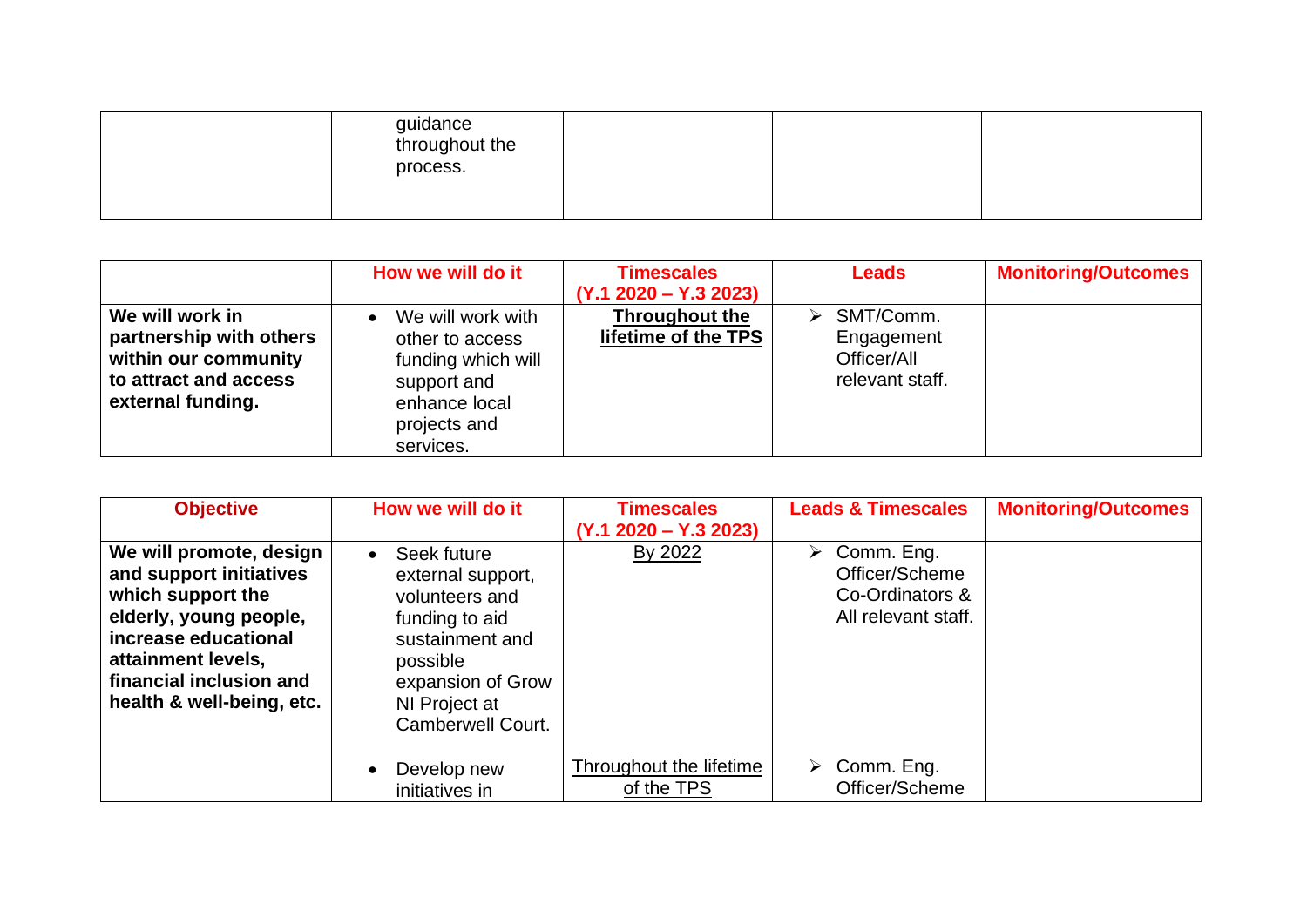|           | <b>Sheltered</b><br><b>Schemes</b><br>(i.e. increase<br>levels of<br>participation by<br>sheltered<br>residents. |                                              | Co-Ordinators &<br>All relevant staff                           |  |
|-----------|------------------------------------------------------------------------------------------------------------------|----------------------------------------------|-----------------------------------------------------------------|--|
| $\bullet$ | Promote and<br>support external<br>groups which<br>provide support.                                              | <b>Throughout the lifetime</b><br>of the TPS | $\triangleright$ Comm. Eng.<br>Officer & all<br>relevant staff. |  |

| <b>Objective</b>                                                                       | How we will do it                                                                                                                                                                               | <b>Timescales</b><br>$(Y.1 2020 - Y.3 2023)$ | <b>Leads &amp; Timescales</b>                                   | <b>Monitoring/Outcomes</b> |
|----------------------------------------------------------------------------------------|-------------------------------------------------------------------------------------------------------------------------------------------------------------------------------------------------|----------------------------------------------|-----------------------------------------------------------------|----------------------------|
| <b>Promote and</b><br>enhance NHA's<br><b>Annual Student</b><br><b>Bursary Scheme.</b> | All staff to promote<br>and encourage take<br>up of NHA's Student<br><b>Bursary Scheme.</b><br>❖ Achieved full take up<br>of NHA's Annual<br>Bursary awards over<br>the lifespan of the<br>TPS. | Throughout the lifetime<br>of the TPS        | $\triangleright$ Comm. Eng.<br>Officer & all<br>relevant staff. |                            |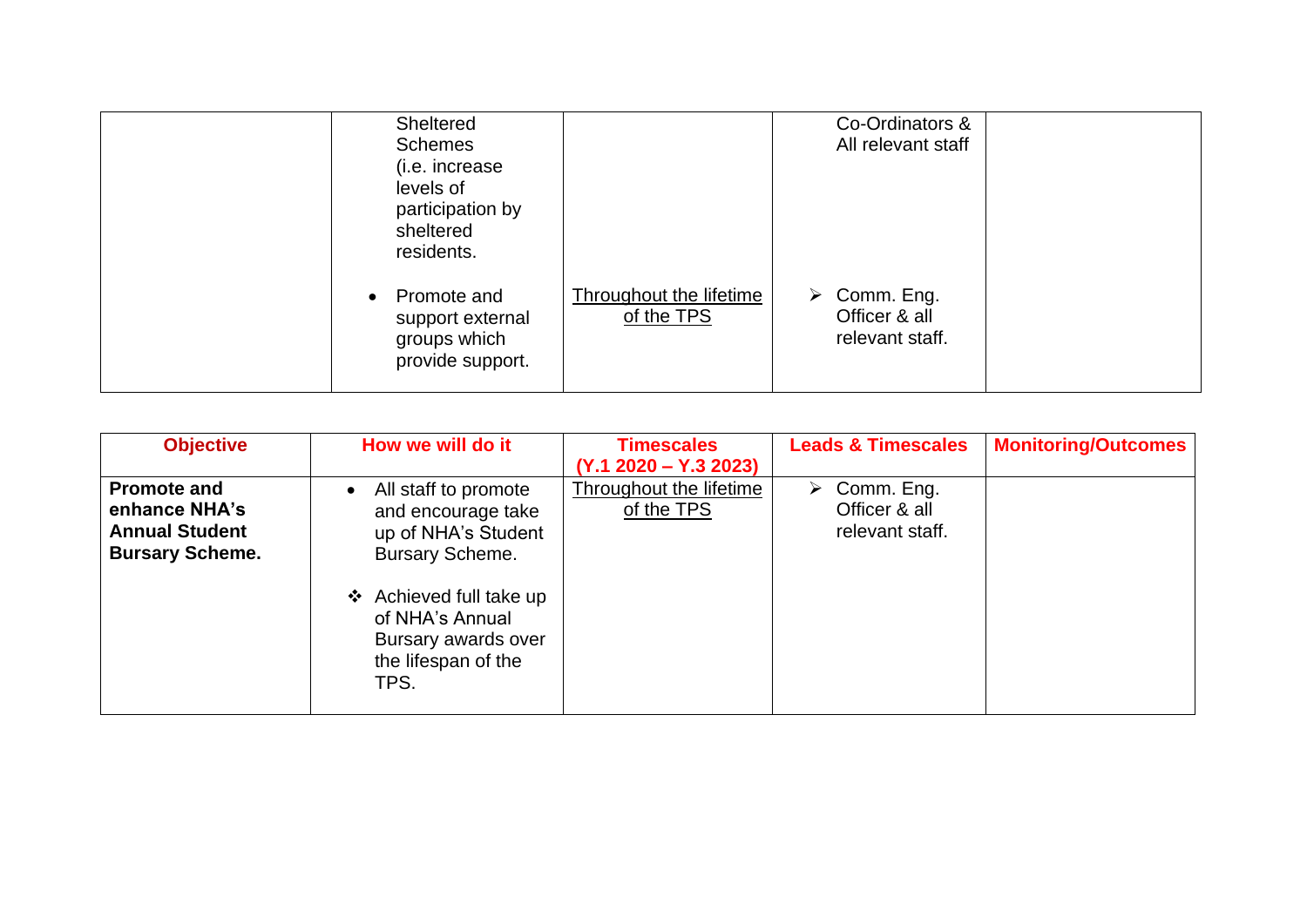| <b>Objective</b>                                                                           | How we will do it                                                                                                                                   | <b>Timescales</b><br>$(Y.1 2020 - Y.3 2023)$ | <b>Leads &amp; Timescales</b>                                   | <b>Monitoring/Outcomes</b> |
|--------------------------------------------------------------------------------------------|-----------------------------------------------------------------------------------------------------------------------------------------------------|----------------------------------------------|-----------------------------------------------------------------|----------------------------|
| <b>Promote and</b><br>enhance NHA's<br><b>Credit Union Match</b><br><b>Savings Scheme.</b> | All staff to promote<br>❖<br>and encourage take<br>up of NHA's Credit<br><b>Union Match Savings</b><br>Scheme.<br>❖ Publicise and<br>administer the | Throughout the lifetime<br>of the TPS        | $\triangleright$ Comm. Eng.<br>Officer & all<br>relevant staff. |                            |
|                                                                                            | initiative annually.                                                                                                                                |                                              |                                                                 |                            |

| <b>Objective</b>                                                                                              | How we will do it                                              | <b>Timescales</b>       | <b>Leads</b>                             | <b>Monitoring/Outcomes</b> |
|---------------------------------------------------------------------------------------------------------------|----------------------------------------------------------------|-------------------------|------------------------------------------|----------------------------|
|                                                                                                               |                                                                | $(Y.1 2020 - Y.3 2023)$ |                                          |                            |
| <b>Deliver a Tenant</b><br><b>Participatory Budget</b><br>event in partnership<br>will local<br>organisation. | Spend £20,000 set<br>aside by NHA's B.O.M<br>on PB Initiative. | By Q.4 2021             | Comm.<br>Engagement<br>Officer/All Staff |                            |

| <b>Objective</b>                                                                                         | How we will do it                                                                                                                            | <b>Timescales</b><br>$(Y.1 2020 - Y.3 2023)$                     | <b>Leads</b>                                     | <b>Monitoring/Outcomes</b> |
|----------------------------------------------------------------------------------------------------------|----------------------------------------------------------------------------------------------------------------------------------------------|------------------------------------------------------------------|--------------------------------------------------|----------------------------|
| Our recording,<br>monitoring and<br>reporting on<br>performance to our<br><b>Board of</b><br>Management. | Head of Housing &<br>Communities will<br>provide a progress<br>report (i.e. events,<br>programmes,<br>initiatives, etc.) to<br><b>B.O.M.</b> | 1/4ly from July 2020 at<br><b>H&amp;C Committee</b><br>meetings. | SMT &<br>➤<br>Community<br>Engagement<br>Officer |                            |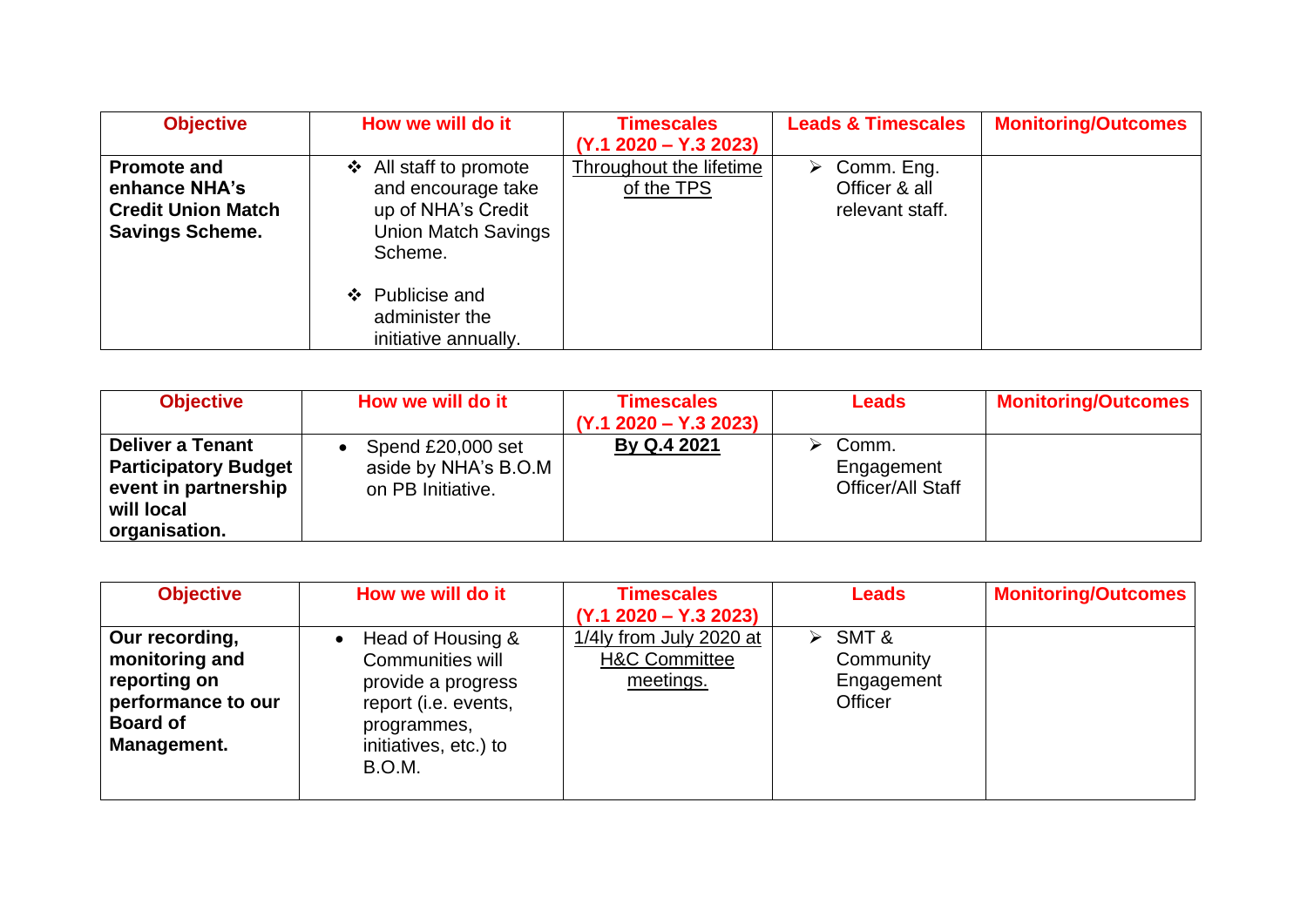| <b>Community Investment</b><br>Fund spending will be<br>regularly reported to<br>BOM.                               | 1/4 $ly$ at H&C<br>Committee meetings.<br>(Note: All funding<br>requests of over £500<br>must be approved via<br><b>H&amp;C Committee</b><br>meetings). | $\triangleright$ SMT &<br>Community<br>Engagement<br>Officer. |  |
|---------------------------------------------------------------------------------------------------------------------|---------------------------------------------------------------------------------------------------------------------------------------------------------|---------------------------------------------------------------|--|
| All minutes of<br>meetings to be<br>retained during the<br>lifetime of the TPS and<br>made available on<br>request. | As and when required.                                                                                                                                   | $\triangleright$ All relevant staff                           |  |

| <b>Objective</b>                          | How we will do it                                                                                      | <b>Timescales</b><br>$(Y.1 2020 - Y.3 2023)$ | <b>Leads</b>                                              | <b>Monitoring/Outcomes</b> |
|-------------------------------------------|--------------------------------------------------------------------------------------------------------|----------------------------------------------|-----------------------------------------------------------|----------------------------|
| Holding of an<br><b>Annual Conference</b> | We will set an annual<br>$\bullet$<br>budget to ensure<br>delivery.                                    | By June 2021 and<br>each year thereafter.    | $\triangleright$ NHA SMT/BOM                              |                            |
|                                           | We will work with<br>members of our<br>Tenant Forum to<br>develop and deliver an<br>annual conference. | Throughout the lifetime<br>of the TPS        | Tenant<br>➤<br>Forum/Commun<br>ity Engagement<br>Officer. |                            |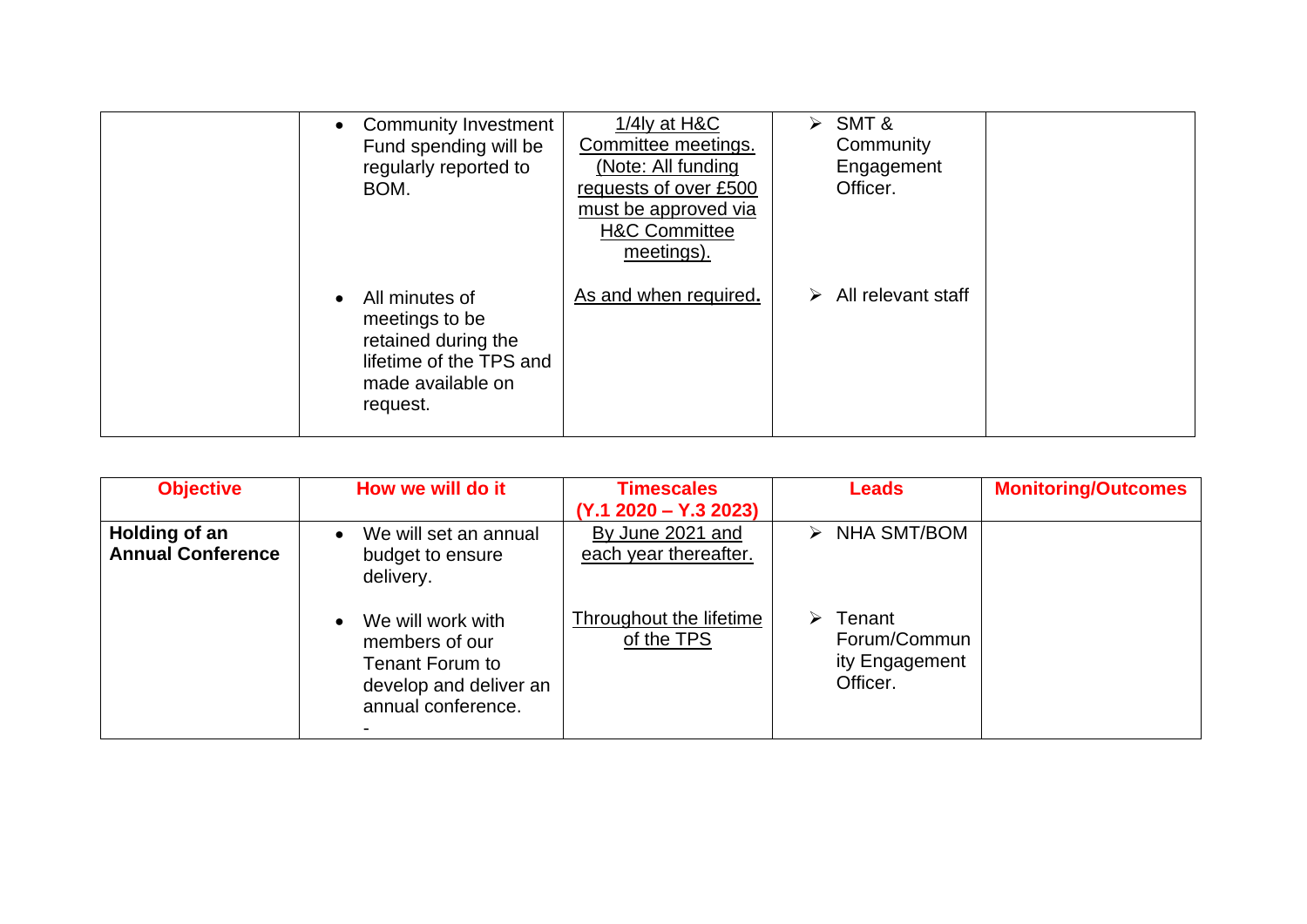| <b>Objective</b>                                                                                                           | How we will do it                                                                        | <b>Timescales</b><br>$(Y.1 2020 - Y.3 2023)$ | <b>Leads</b>                                                | <b>Monitoring/Outcomes</b> |
|----------------------------------------------------------------------------------------------------------------------------|------------------------------------------------------------------------------------------|----------------------------------------------|-------------------------------------------------------------|----------------------------|
| <b>Roll out training to</b><br><b>Tenant Forum</b><br>members identified<br>from 2019 training<br>needs analysis<br>review | We will develop a<br>$\bullet$<br>programme of training<br>for NHA staff and<br>tenants. | <b>By Sept. 2020</b>                         | $\triangleright$ SMT &<br>Community<br>Engagement<br>Office |                            |

| <b>Objective</b>                                                                                            | How we will do it                                                                                                                                             | <b>Timescales</b><br>$(Y.1 2020 - Y.3 2023)$ | <b>Leads</b>                                                        | <b>Monitoring/Outcomes</b> |
|-------------------------------------------------------------------------------------------------------------|---------------------------------------------------------------------------------------------------------------------------------------------------------------|----------------------------------------------|---------------------------------------------------------------------|----------------------------|
| <b>Provide training &amp;</b><br>support to new<br><b>Tenant Service</b><br><b>Review Panel</b><br>members. | We will provide<br>$\bullet$<br>training and support to<br>equip tenants with the<br>skills to effectively<br>scrutinise core<br>services provided by<br>NHA. | <b>By Sept. 2020</b>                         | $\triangleright$ SMT &<br>Community<br>Engagement<br><b>Officer</b> |                            |

| <b>Objective</b>                                                                                  | How we will do it                                                                                   | <b>Timescales</b><br>$(Y.1 2020 - Y.3 2023)$ | <b>Leads</b>                                                 | <b>Monitoring/Outcomes</b> |
|---------------------------------------------------------------------------------------------------|-----------------------------------------------------------------------------------------------------|----------------------------------------------|--------------------------------------------------------------|----------------------------|
| <b>Complete a review</b><br>of training<br>requirements<br>annually for new<br>staff and tenants. | We will carry out a<br>yearly training needs<br>analysis and<br>implement training to<br>fill gaps. | <b>By July 2020</b>                          | $\triangleright$ SMT &<br>Community<br>Engagement<br>Officer |                            |